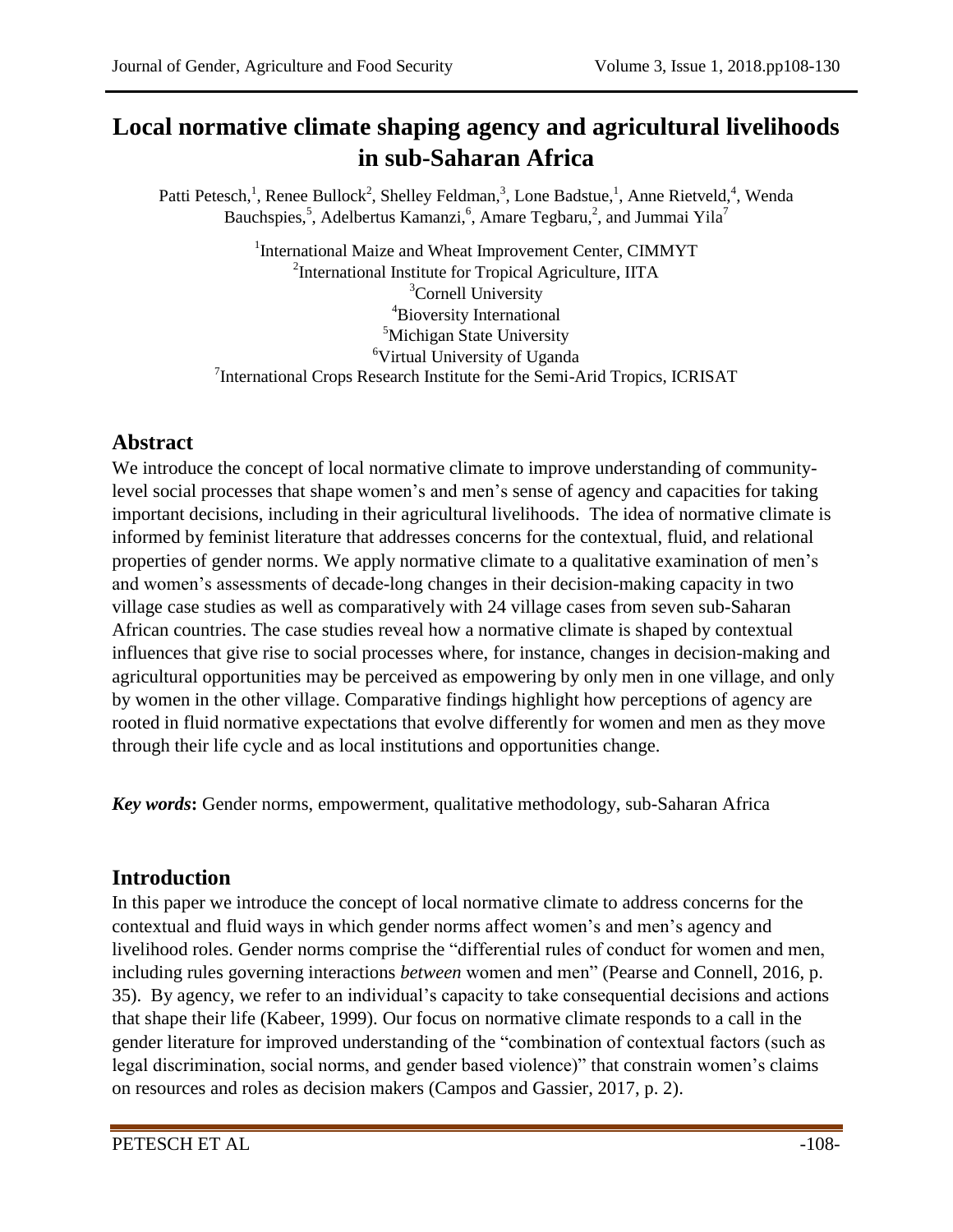While much of the empowerment literature has focused on the agency of women, we propose a focus on normative climate to account for conditions that influence both women and men, and gender relations among them. In this paper we introduce the literature that informs our understanding of normative climate, and then apply the concept to explore and compare how normative climates shape perceptions of agency and agricultural opportunities in 24 farming villages from sub-Saharan Africa (SSA). This dataset is part of the GENNOVATE (Enabling Gender Equality in Agricultural and Environmental Innovation) initiative featured in this special issue. Our analysis of normative influences on agency is framed by men's and women's own understandings and interpretations of their capacity to take important decisions in their lives and how this has changed over the past decade in their community. We present both context-specific and comparative findings that demonstrate the value of adding local normative climate to improve understanding of processes that engender differences in how women and men perceive and respond to opportunities and constraints in their lives.

## **The literature on gender norms and their interactions with agency**

Significant gender inequalities characterize rural communities in the SSA region. There are, however, large differences among countries in the extent of these inequalities, with data indicating that gender differences are possibly larger in the West than the East. For example, a recent (LSMS-ISA) survey spanning nearly 32,000 households in six SSA countries finds that women overall contribute 40 percent of the labor for crop production, but with large variation by country and region: in Malawi, Tanzania, and Uganda women provide more than half the agricultural labor, while in Nigeria and Niger this falls to 37 and 24 percent, respectively (Christiaensen, 2017). Moreover, there are regional differences within countries. For example, in Nigeria women's contribution to agricultural labor is 32 percent in the north and 51 percent in the south (ibid.). Further, review of 17 studies of land ownership and management finds that women are systematically disadvantaged, but, as above, this varies by region and country. For example, while one survey (LSMS-ISA) finds women's sole ownership of land as high as 31 percent among agricultural landowners in Malawi. This declines to 16 percent in Uganda, 15 percent in Tanzania, 8 percent in Niger, and just 3 percent in Nigeria (Doss, Quisumbing, and van den Bold, 2015, p. 21).

Although suggestive, this research fails to address the underlying determinants of these differences, including what we can learn by examining women's differential access to land and participation in agriculture in a particular context. Concerns for context have been raised as well in the measurement of women's agency and empowerment. A review of studies on women's empowerment by Malhotra, Schuler, and Boender (2002, p. 18) concludes, for example, that community-level "contextual factors are often more important in determining women's empowerment and its outcomes than individual-level factors" (also see five-country study by Mason and Smith, 2003). They call for more empirical attention to the community level, "where institutional and normative structures ... are most likely to affect women's empowerment" (ibid., p. 15). Similar calls are made in the field of gender and agriculture (Kristjanson et al., 2017; Seymour and Peterman, 2017; Peterman et al., 2011). By defining a conceptual approach that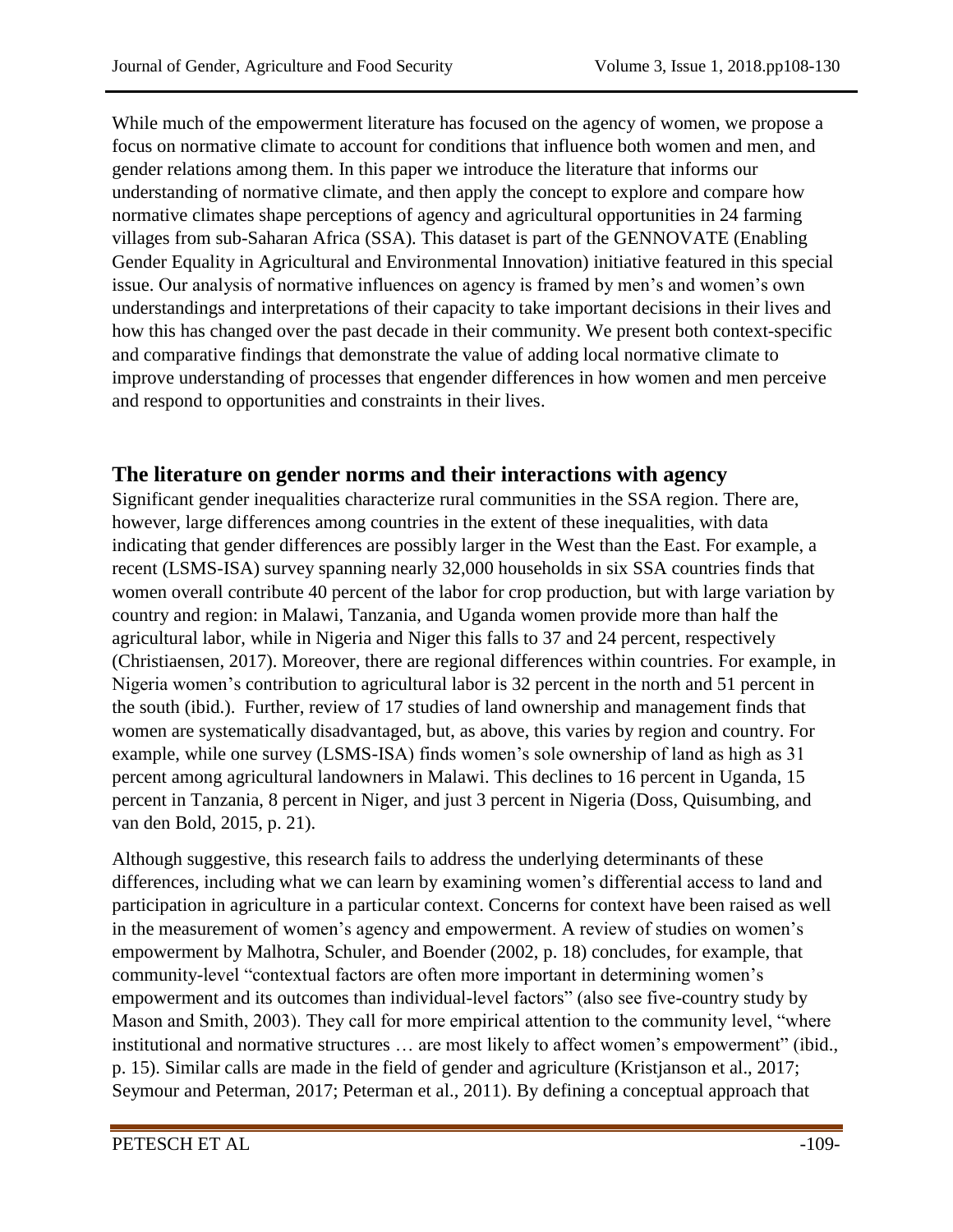emphasizes the influence of contextual factors on women's and men's resource control and decision making, we contribute to the large women's empowerment literature concerned with these processes (e.g. Alkire et al., 2013; Batliwala, 1993; Cornwall, 2016; Gammage, Kabeer, and van der Meulen Rodgers, 2016; Malhotra and Schuler, 2005; Narayan, 2005).

The concept of local normative climate builds on the recognition that gender is a socially constructed phenomenon and provides a primary framework for organizing social relations across societies (e.g. Ridgeway, 1997 and 2009). In particular, we were inspired by feminist theoretical contributions and empirical research that reveal how norms "move in multiple directions" to fluidly intersect with other local institutional processes in ways that often, but not always, advantage men's status and interests over women's (e.g. Pearse and Connell, 2016, p. 43; Ridgeway, 2009; Kabeer, 1999 and 2001; Muñoz Boudet, Petesch, and Turk, 2013).

#### *Theoretical conceptions of norms*

Cislaghi, Manji, and Heise (2018) sort the theoretical literature on social norms into two broad disciplinary streams. The first stream features social psychologists and behavioral economists who conceive of norms as operating primarily through people's beliefs about what others do and ought to do; and where beliefs are maintained by processes of social approval and disapproval among reference groups of individuals who interact frequently (ibid., p. 6; Bicchieri, 2006; Mackie et al., 2015). The second stream, on which this paper mainly draws, includes feminist theorists who work with notions of gender norms and gender roles to explain socially constructed rules that are "applied to groups constituted in the gender order—mainly to distinctions between women and men" (Pearse and Connell, 2016, p. 31).

The gender order features two sex-typed (or stereotypical) roles. The two roles embody "the characteristic pattern of status inequality in which the higher status group is perceived as more proactive and agentically competent and the lower status group is seen as more reactive and emotionally expressive" (Ridgeway, 2009, p. 149). Each role carries with it sets of norms and sanctioning practices associated with upholding the norms; however, there is latitude for how each role may be exercised (Portes, 2006). For example, it may be village norm that women remain silent during community meetings; and sanctioning practices for women who speak include disregarding them or making angry gestures and comments to put a stop to those who flout the rule. Thus, while in public a village woman may respect her gender role and avoid reputational harm by not airing her views at such a meeting; however, in private she may be able to persuade a male family member to take a concern of hers into the community meeting as their own. The fluid properties of norms enable a woman to comply with or negotiate and shape the practices that are typical and appropriate for her role and agentic capacity. Feminists have contributed important insights to this understanding by highlighting that individuals embody multiple gendered roles, such as wife, mother, and farmer, making for varying interests, tensions, and opportunities in the norms that one enacts.

In sub-Saharan Africa, it has been well established that women's farming roles are highly heterogeneous across the region as "gender roles and responsibilities are dynamic; in particular, they change with new economic circumstances" (Doss, 1999, p. iv). An analysis of GENNOVATE SSA cases affirms the diversity of women's farming roles (Petesch et al., 2017).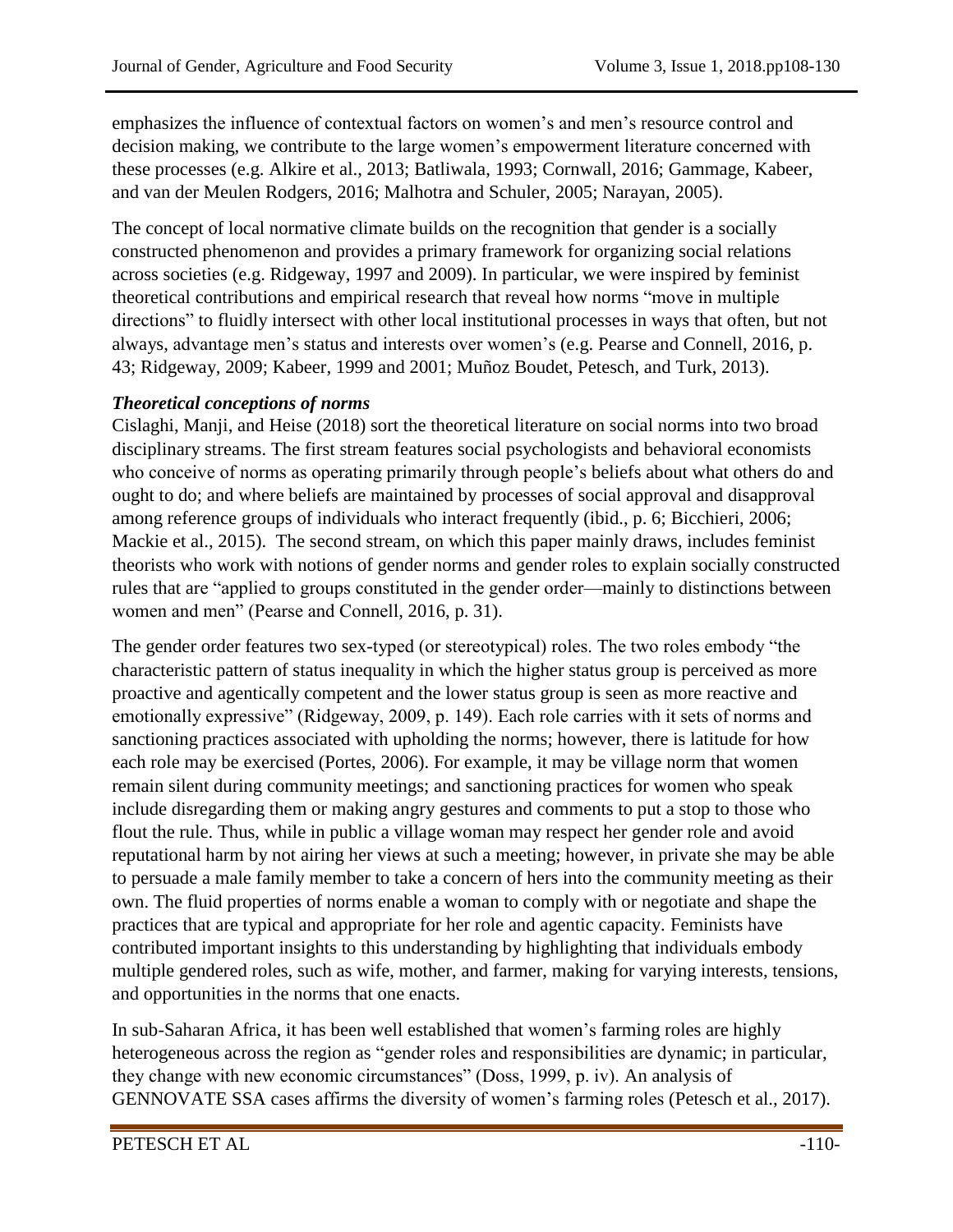Sex-specific focus group members of poor women and men perceived a good female farmer as skilled and hardworking as she must manage family provisioning from home gardens and other sources, perform housework and care tasks, and labor on her husband's farm. The good male farmer also faces strong expectations of agricultural know-how and family provisioning. However, for men norms stress profits from farming and command of key agricultural resources such as land and tools—but little in the way of housework or care obligations. Such normative framings underpin rural gender hierarchies, as revealed in testimonies such as this one from a woman residing in a village of Ethiopia with highly restrictive norms for women: "Women are not farmers. They are their husbands' shadows. They work behind their husband. They support him. They do what he does but she is never considered the main farmer" (ibid., p. 25). Expectations of women to be farming in the shadows constrain the recognition and returns that they can garner from their farming, and discourage their economic agency.

Norms shape the context for but cannot determine human action. Both women and men struggle to overcome normative constraints in their lives. Norms governing the division of labor and resources in farming households are always sites of negotiation. Indeed, the gender and agriculture literature argues for the greater influence of African women relative to women of other regions due to their significant agricultural roles (Boserup, 1970), and documents their efforts to resist or thwart processes that marginalize them from economic opportunities and that give men claims on their labor and resources (e.g. Freele, 2011; Kandiyoti, 1988).

Most theories about how norms function concur that they are bounded by context and operate among individuals often interacting with one another. Women in some villages of SSA, for instance, risk social ridicule should they interact independently with a male extension agent or attend an agricultural training, while in other villages women can access these resources without normative constraint (Petesch et al., 2017). Many experts on social norms emphasize how norms are held in place because we believe that others conform to and value these societal expectations and perceive that our own social approval hinges on compliance. Our notion of local normative climate stresses the highly contextual and fluid processes by which norms shape gender roles and power relations.

#### *Gender norms as topics of agency*

Discussion of gender norms in measuring women's agency and empowerment is longstanding, with Kabeer (1999) especially noteworthy in signaling the importance of norms and context for their meaningful interpretation. Processes of empowerment include those "who have been denied the ability to make choices acquire such ability" (Kabeer, 2001, p. 19). An assessment of a woman's agency over managing her crop sales, for instance, requires understanding the everyday livelihood roles of women and men in the village. A woman who endeavors to sell vegetables in the village market where only men are sellers will have to exercise her agentic capacity to challenge this norm. Should this woman achieve a market presence, she may potentially become an empowering role model who expands the choices and opportunities perceived by other women and families in her community.

Our methodological approach, which we discuss next, builds on a World Bank global study of norms and agency interactions in nearly 100 urban and rural communities (Muñoz Boudet,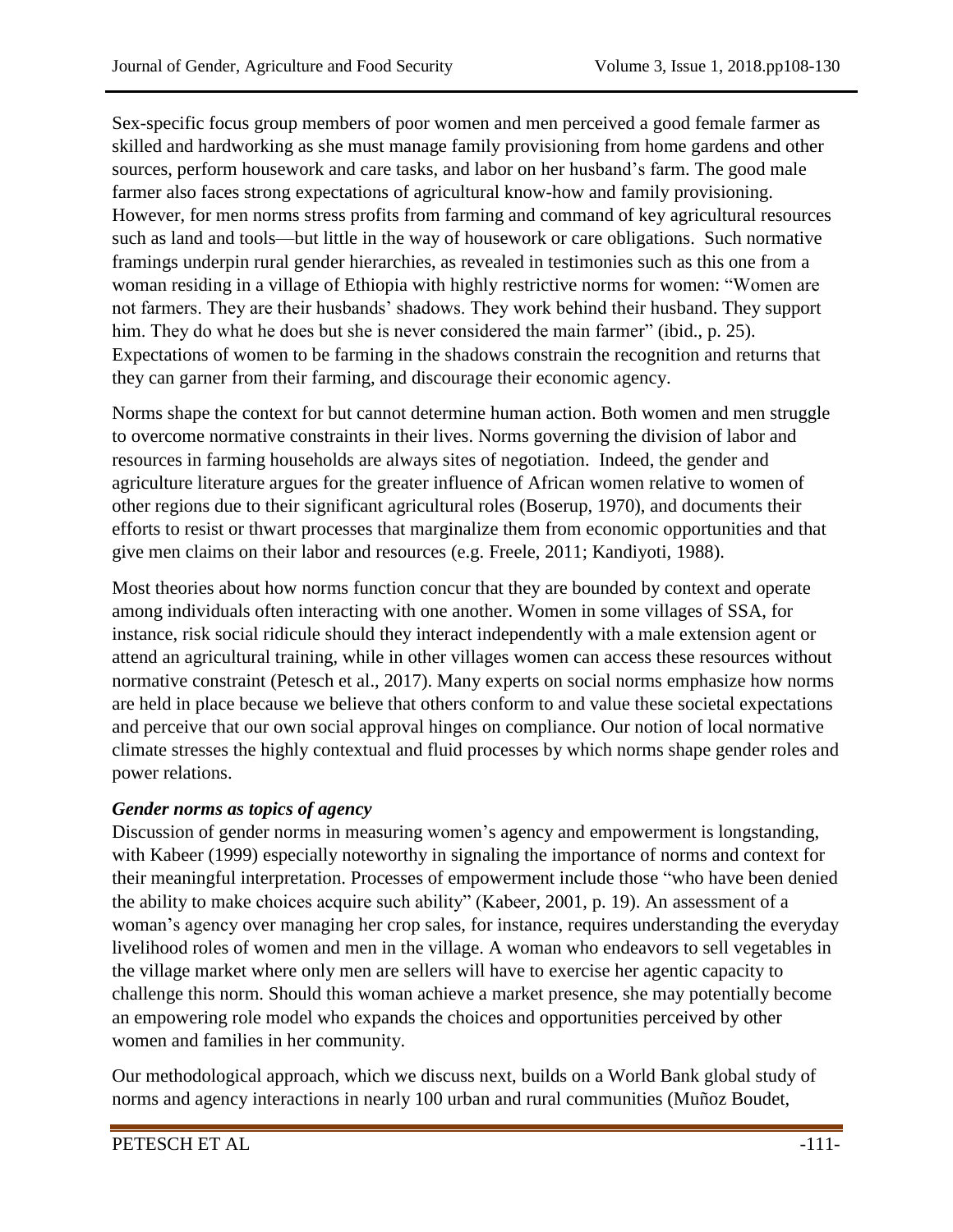Petesch, and Turk, 2013). To explain the fluid ways in which norms operate, the authors distinguish between processes of normative relaxation and change (ibid*.*, p. 54). With relaxation, norms become less restrictive to accommodate the realities that communities are dynamic and women and men often withdraw from complying with confining social rules as they carry out their daily lives. Yet, these practices may not be valued or confer recognition, and may be subject to sanctions. The perception that women are not farmers or only farm in men's shadows illustrate these processes of relaxation where women labor but are not recognized as farmers. To present a context of normative change, the authors discuss a village in Tanzania where the local economy has diversified and both male and female focus groups testify to how over the past decade local women have become visible and successful leaders in farming and in the civic life of their village (ibid., p. 150-2).

Indeed, there is evidence of women's growing labor market participation across the SSA region, which is being driven by forces that include rising costs of living, male labor migration, improved access to public services, and legal reforms (Evans, 2017; World Bank, 2011). Additionally, women's roles as decision makers are increasing in the private sphere (e.g. Jackson, 2014). Women's changing roles are in part products of development processes that have disadvantaged men's livelihoods, including in rural economies, and contributed to men's "peripatetic" provider roles and relations with their families (ibid., p. 12; Amuyunzu-Nyamongo and Francis, 2006; Evans, 2016, Silberschmidt, 2001). Women have had little choice but to increase their participation as income earners. One manifestation of these processes appears to be wider trends of women-headed households, which now constitute one-in-four of the SSA region's households (Milazzo and van de Walle, 2015). These households, moreover, are experiencing *faster* poverty reduction than male-headed households (ibid.).

Akin to the processes by which women conform to and resist dictates that call for their submission and domesticity, in varied ways groups of men also uphold and withdraw from norms of masculinity that associate them with dominance of women and provisioning roles. In many parts of SSA, and elsewhere, local economies provide limited pathways for men to achieve economic independence, a condition widely seen to define manhood and to enable men to form their own family and acquire status and a decision-making role (Barker and Ricardo 2005; Amuyunzu-Nyamongo and Francis, 2006). In other words, men too are constrained by and struggle in "a system of stereotypic conventions that leave them unable to live the lives to which they believe they are entitled" (Kimmel, 2000, p. 93). The burdens for men who rely on arduous and insecure farm labor to provide for their families are also a type of gendered vulnerability, which some men resist (Jackson, 1999a).

As noted earlier, normative change can result from changes in people's misperceptions of what others do and approve of, as well as changes in institutions and power relations (Cislaghi, Manji, and Heise, 2018). While Ridgeway uses the notion of "rules of gender" rather than gender norms, her contributions (e.g. 2009) demonstrate how subconscious stereotypical beliefs condition social interactions, how the frequency and intimacy of interactions between the sexes differentiate these social processes from other social group interactions, and how these processes contribute to variability in institutional structures and their discriminatory practices. Playing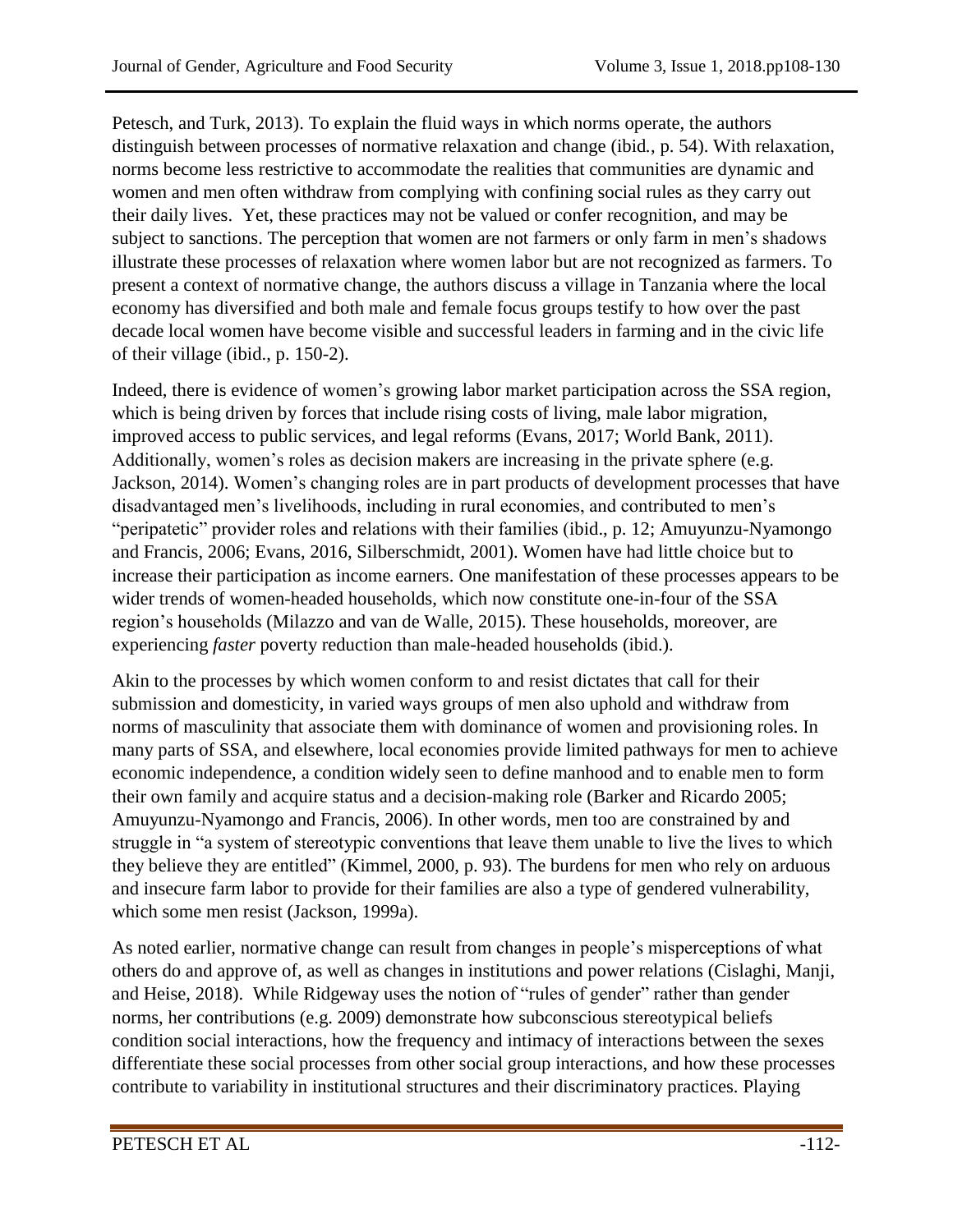fields for women and men to exercise agency in their lives are not level, but constantly shifting. Both women and men access different sets of norms as "discursive resources" to negotiate their interests and needs, providing "the ground for the resistance and agency which constantly reformulates the 'rules' of social life" (Jackson, 1998, p. 80; ibid., 2014; Sewell, 1999). It is these relational, fluid, and contextual processes that inform our concept of local normative climate.

# **Methodology**

This paper introduces and applies the concept of local normative climate to improve understanding of the influence of gender norms on processes of how men and women exercise agency and innovate in their rural livelihoods. The analysis draws on a set of 24 case studies from the larger GENNOVATE research initiative.

GENNOVATE is concerned with how gender norms and agency interact to advance or impede processes of innovation and technology adoption in agriculture and resource management across different contexts. The first two papers in this special issue discuss GENNOVATE's conceptual framing (Badstue et al., 2018) and field methodology (Petesch, Badstue, and Prain, 2018). Here we review the GENNOVATE cases and data collection and analysis procedures used in our study of normative climate.

#### *Sample*

Our sample contains 12 case studies situated in the West of the SSA region, and 12 in the East (Table 1). The case studies are based on GENNOVATE's global sampling framework, which applied principles of maximum diversity sampling to introduce variance in the case studies on levels of economic dynamism and of gender gaps in assets and capacities. The cases are a subsample of 137 GENNOVATE cases. The variability of characteristics among the research communities, including in the macro contexts in which they are situated, helps to establish a strong foundation for making analytic arguments about the relevance and generalizability of patterns identified (Miles, Huberman, and Saldaña, 2014).

|  |  |  |  | Table 1. Sample of 24 SSA case studies |
|--|--|--|--|----------------------------------------|
|--|--|--|--|----------------------------------------|

|                   |           |                | <b>Gender Inequality Index Rank (out of</b> |
|-------------------|-----------|----------------|---------------------------------------------|
| <b>SSA</b> region | Country   | # Case studies | 188 countries)**                            |
| West              | Mali      | 5              | 156                                         |
|                   | Niger     | 3              | 157                                         |
|                   | Nigeria   | 4              | n/a                                         |
| East              | Burundi   | 2              | 184                                         |
|                   | DR Congo* |                | 141                                         |
|                   | Kenya     | 2              | 135                                         |
|                   | Rwanda    |                | 84                                          |
|                   | Tanzania  | $\overline{4}$ | 129                                         |
|                   | Uganda    | 2              | 121                                         |

\*For simplicity we pooled the single case in the central region, DR Congo, with the 11 cases in the East.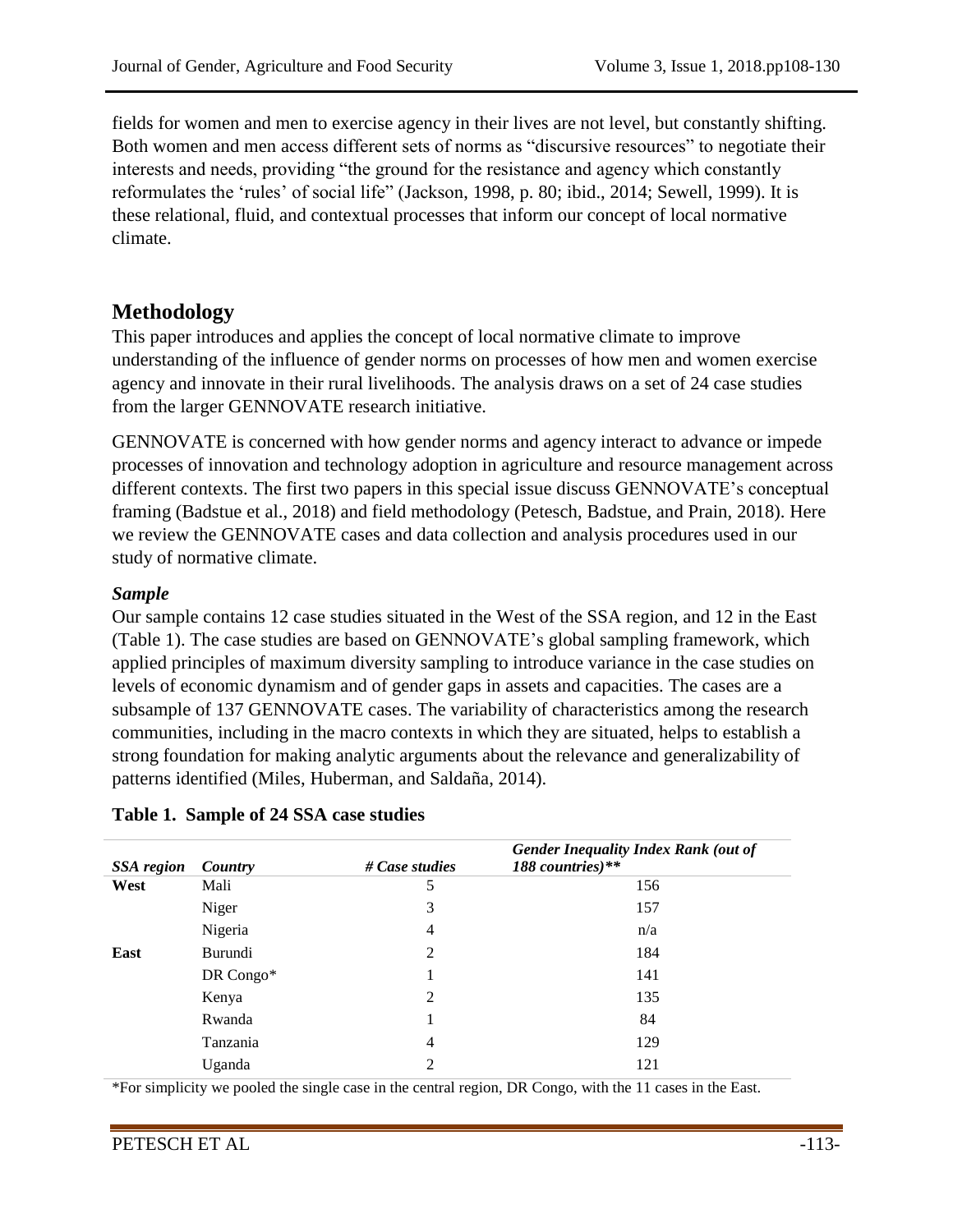\*\*The UNDP Gender Inequality Index measures the gap between women and men in education, the economy, and political empowerment (se[ehttp://hdr.undp.org/en/content/gender-inequality-index-gii\)](http://hdr.undp.org/en/content/gender-inequality-index-gii).

The sample provides strong variance in economic, agro-ecological, religious, and security contexts. Thirteen of the cases are classified as sites of low economic dynamism relative to their surrounding sub-national regions, with the remaining contexts providing more active and competitive local economies, including for marketing agricultural produce. Dryland conditions characterize nine study villages in the West, and the remaining are in humid and semi-humid zones. The communities are Christian in the East and Muslim in the West (except this reverses for one case in the East and three in the West).<sup>1</sup> Key informants report local experiences with violent political strife over the past decade in roughly half of the villages spread widely across the sample; only Uganda did not have at least one conflict-affected village. Seventeen of the cases are characterized as having greater gender inequalities relative to their surrounding subnational regions, as measured by larger gender gaps in primary school completion and women in local elected political positions. Polygyny is common in nine study villages sampled in the West, and three in the East.

#### *Data collection and analysis*

GENNOVATE's data collection tools are inspired by participatory methods that enable women and men individually and together with others in their community, to reflect on and interpret their own lives and experiences. This paper mainly draws from the data gathered from two focus group instruments, each of which was repeated once in a research village in order to ensure same-sex groups. The first focus group instrument reached poor women and men, and the second middle-class women and men (for a total of four focus groups in each case). Each group contained eight to 10 participants who ranged in age from 22 to 55. The paper also includes data from focus groups conducted with youth (ages 16 to 24) and key informant interviews (with both genders) to construct a profile based on demographic, social, economic, agricultural, and political information about the case. With strong advance coordination and support from a hired community organizer, most teams completed the fieldwork for a case within one week.

Informed consent procedures required members of the field team to begin each data collection activity by reading aloud a short written explanation of the purpose of the study and the particular instrument. The statement indicates that participation in the study is voluntary and confidential, and that those who agree to participate in a focus group or interview may choose not to answer any question or to end their participation at any time. Facilitators also explain that they cannot promise any direct benefit to the community or any individual from the research. Field teams are trained to convey this information, to solicit questions, and to check that participants understand.<sup>ii</sup>

Discussions of a Ladder of Power and Freedom provided one of the means that we explored normative influences on perceptions of agency. The ladder tool enables local people to assess and reflect on their own changes in decision-making capacities over a ten-year period. Inspired by Sen (1999) and Kabeer (1999), we use the better-known terms of "power and freedom" for discussions with villagers about their sense of agency, and we anchor our questions in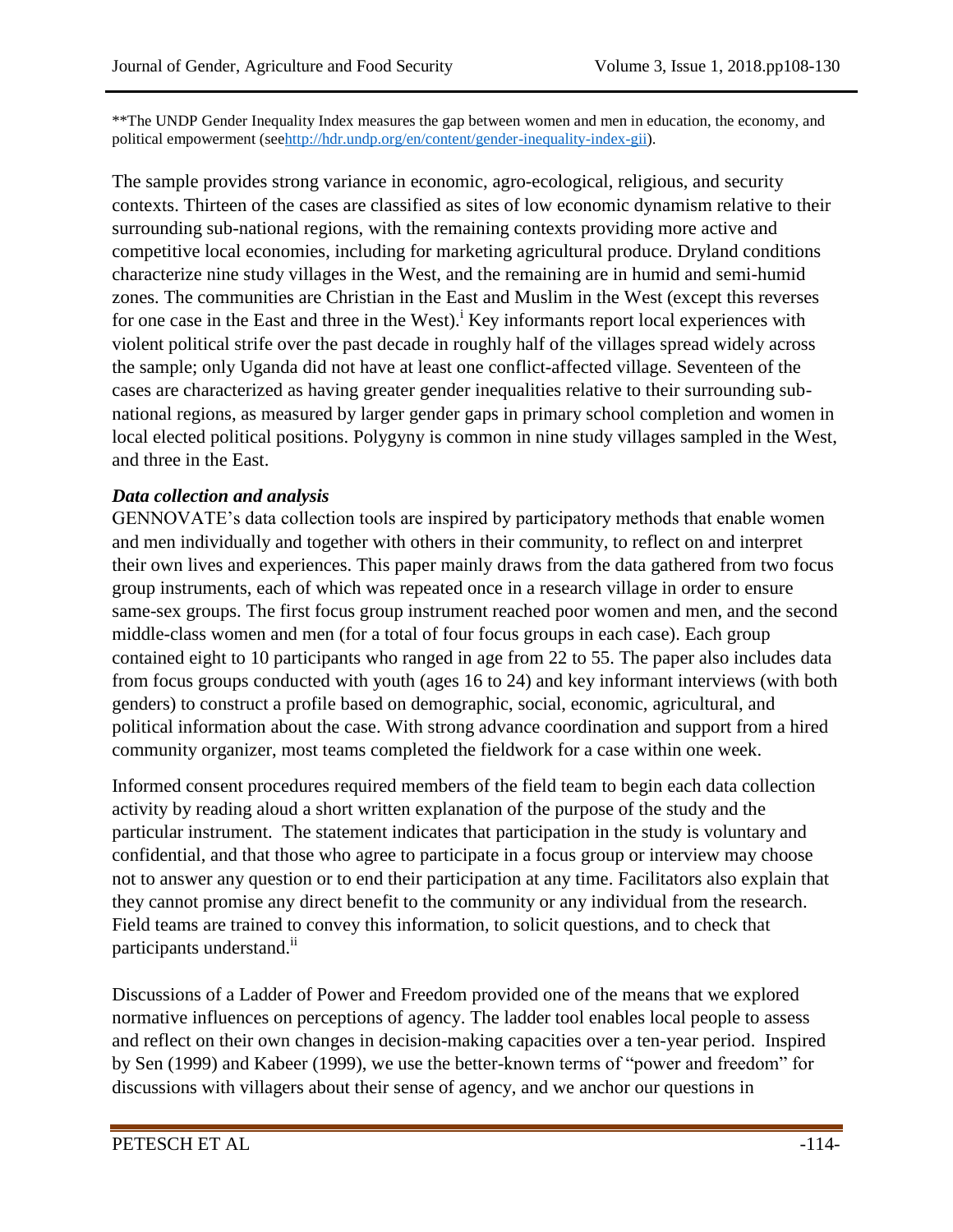consequential decisions that shape one's life path. The exercise is conducted with the middle socio-economic groups rather than the poorest or best-off sectors. Typically, middle-class groups perceive a more fluid normative environment compared with poorer social groups (e.g. Muñoz Boudet, Petesch, and Turk, 2013; Gelfand Harrington and Jackson, 2017); however, testimonies from poor women and men about their agricultural roles, opportunities, and experiences also informed this analysis. We discuss the ladder tool in some detail because the numerical and narrative data that it generates made a valuable contribution to both the contextual and comparative applications of the concept of local normative climate. As women and men explain the levels of agency for their own gender in the village, their testimonies reveal some of the expressions of agency that are normative for the women and men in their local context.

The Ladder of Power and Freedom exercise opens the focus group and involves just four questions. Showing a picture of a simple five-step ladder, facilitators ask focus groups members to consider the extent to which the majority of the men in their community (if a men's focus group, or the majority of local women if a women's group) have the capacity to make their own decisions about important affairs in their life, such as "where they will work or whether they will start or end a relationship with a person of the opposite sex" (Kabeer, 1999). A ranking of step 5 indicates great power and freedom (and step 1 very little power and freedom) to make these consequential decisions. Focus group members anonymously rank their gender on small slips of paper, which are posted on the ladder visual and discussed. The rankings and discussion are then repeated to capture perceptions of power and freedom a decade ago (recall issues discussed in Petesch et al., 2018). A summary statistic (change in perceived agency = mean step now – mean step 10 years ago) is generated to compare perceptions of change on the ladder among focus groups. A positive summary statistic indicates perceptions of increased decision-making capacities.

For analysis of normative influences on local agricultural livelihoods and decisions, we draw mainly from the four middle class and poor focus group discussions. The groups discuss local men's and women's agricultural roles; new agricultural technologies, practices, networks, and learning opportunities; and household decision-making processes related to local agricultural livelihoods and women's resource control. Our work with the focus group data was enriched by information gathered from the other instruments.

The findings are the result of collaborative data management, sharing, and analysis among coauthors. For example, transcripts required a common format, and as data were collected in local languages, each transcript was translated into English in the same format and systematically reviewed by the principal investigator.<sup>iii</sup> We applied four analysis procedures: systematic content analysis of the narrative evidence from the focus groups with a set of 30 common questions; authors' independent analyses of their own cases; analysis with GENNOVATE's coded narrative dataset (discussed in Petesch et al.*,* 2018); and comparative work with ladder summary statistics and other numerical data gathered from pre-coded questions to key informants and focus groups.

As part of the GENNOVATE collaboration, a training session and ongoing mentoring by senior anthropologists on the team emphasized concern for reflexivity and for how our position as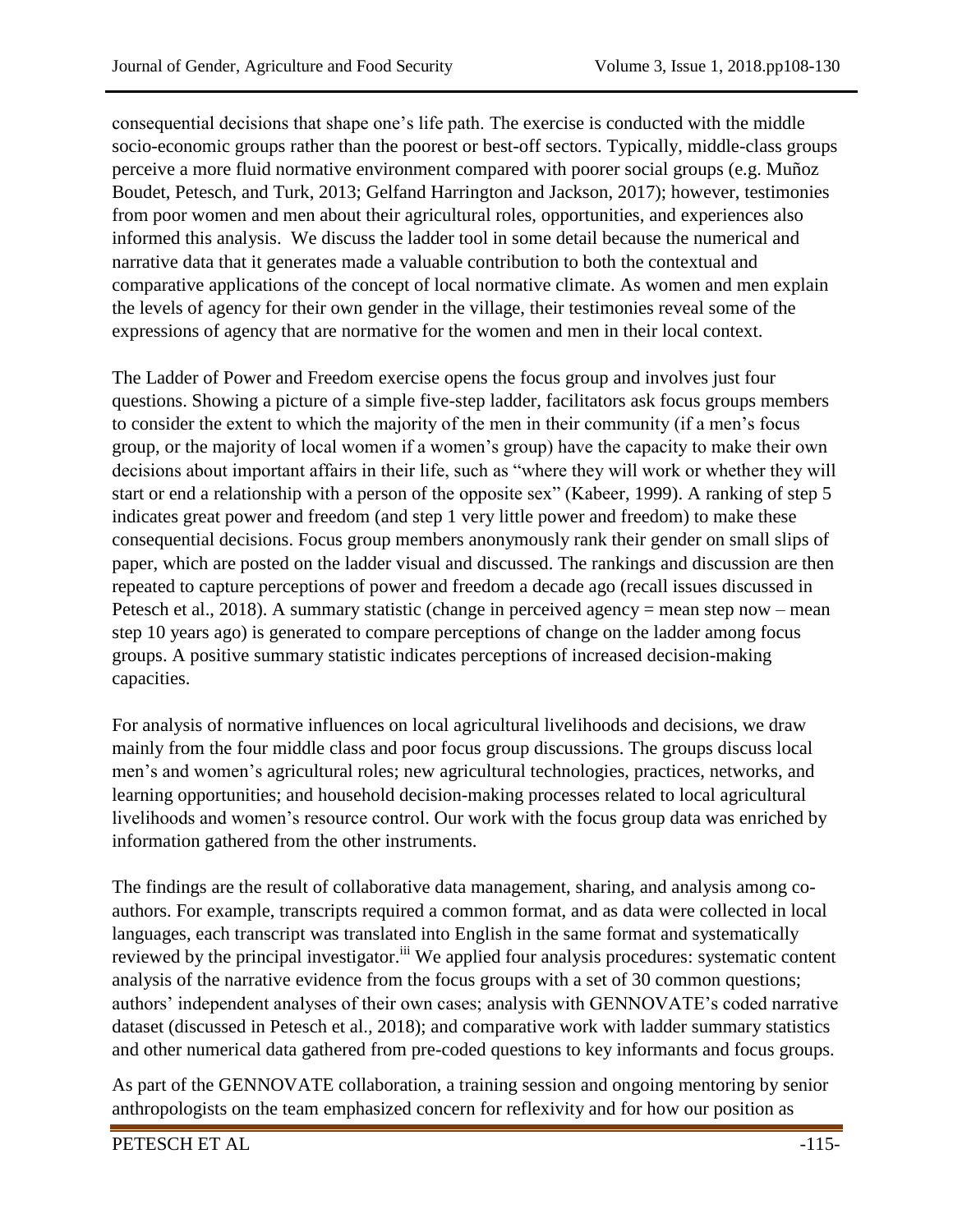external researchers shapes the kind of data gathered, as well as our understandings and interpretations of the meanings and experiences that men and women convey to explain their sense of agency and the social conventions of their villages. While all external researchers face limitations, we also recognize that when compared to long-term ethnographic approaches, rapid data collection methodologies may fail to register the ways in which subaltern groups might resist, challenge, and sometimes alter oppressive structures (Jackson, 2002; Scott, 1985). To mitigate some of these limitations, the GENNOVATE dataset provided diverse opportunities to triangulate testimonies about the factors and processes that women and men themselves identify as enabling and constraining power and freedom in their lives. By spotlighting two case studies, we present participant testimonies to incorporate some "of the uniqueness of particular places and times, cultural specificity, and historical background" (Jackson, 2002, p. 504).

## **Results**

#### *Case studies of normative climates*

By local normative climate we refer to the prevailing set of gender norms in a community, and how they are interacting with other dynamics in that context to differentially shape women's and men's sense of agency and opportunities in their lives. In this section we apply our concept of local normative climate to an analysis of two case studies, and in the following section we engage the 24 cases comparatively. The first case is in the Oyo State of Nigeria, and the second in Kenya's Western Region. The normative climates in the case studies differ significantly. The Nigeria case presents a climate that discourages women's agency, but encourages men's agency. In the second case, these dynamics are reversed. We explore each case to reveal the contextual influences on women's and men's conceptions and interpretations of their agency and livelihood roles and decisions. In different ways these cases challenge some assumptions in the literature about women's and men's agency.

#### **Enterprising Yoruba women with limited agency**

Ilu Titun (a pseudonym) is a village of 2,500 residents in Oyo State. Both Ilu Titun's women and men cultivate maize, cassava, and vegetables, with much of the produce directed toward selfprovisioning rather than market sales due to poor road conditions. The village hosts a primary school and a health clinic but lacks irrigation and electricity. Most households rely on a local river for water. Focus group participants report primarily Yoruba heritage and some Igbo, and are mainly Christian, although several Muslims joined the focus groups. Villagers are polygynous, live in extended families, and share meals where husbands are typically served first followed by children and then women.

In Ilu Titun, women are deeply engaged with their local economy, with diverse flexible norms supporting their economic participation. By comparison, however, the men of Ilu Titun express a greater sense of empowerment and testify to satisfaction with their farming opportunities and with various restrictive norms that privilege their status.

Many village norms undergird women's initiatives to provision for their family. Women of Ilu Titun move about the village independently, cultivate improved maize and cassava varieties, and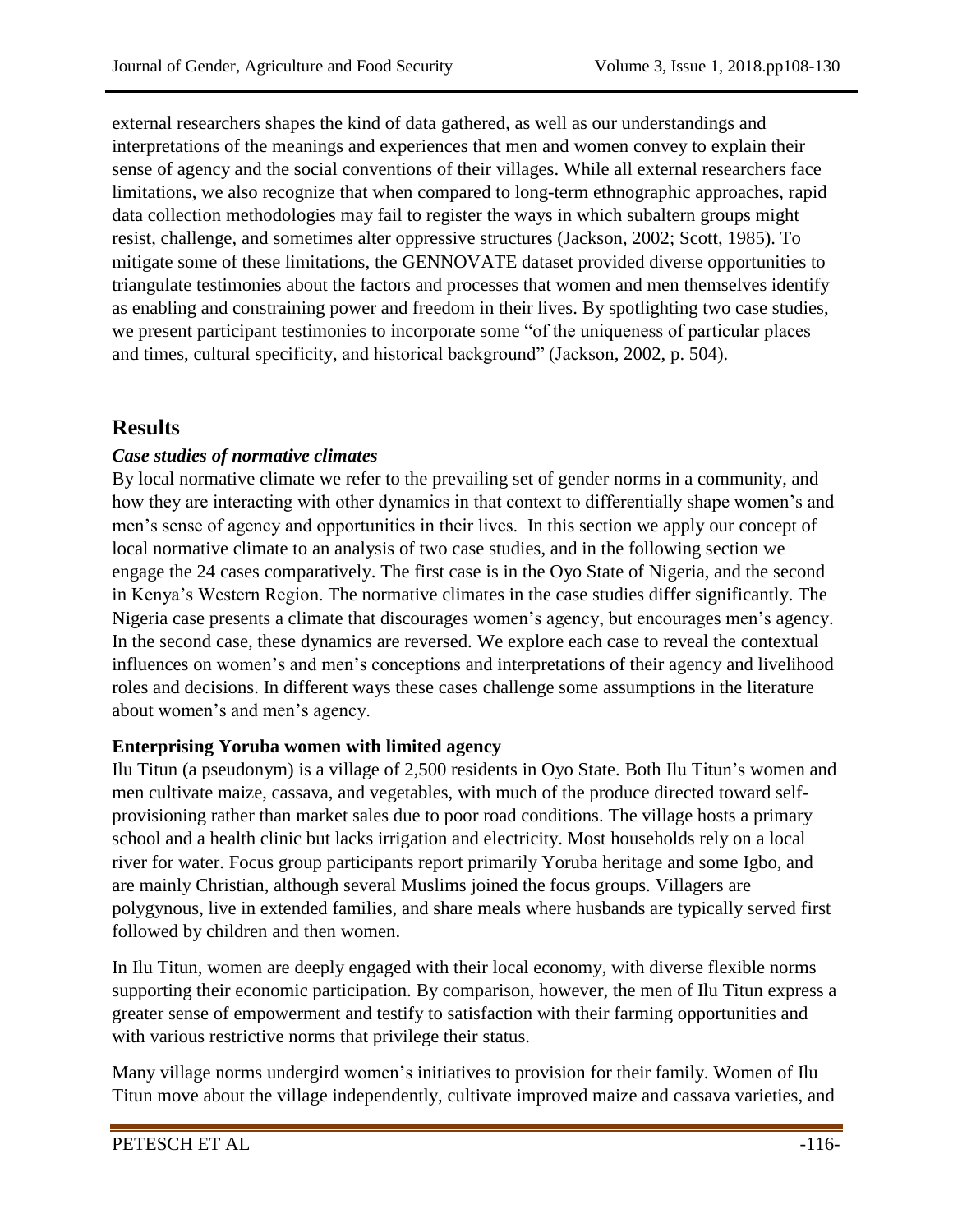vend in the village's weekly market. While women have never been elected to local office, one woman represents market women in village meetings and formal occasions. Local inheritance practices provide for wives to receive equal shares of their husband's inheritance to pass on to their children, regardless of the number of children. Women participate in agricultural extension opportunities and learn of new technologies and practices; however, one woman, a 55-year-old widow and farmer, cautioned, "We women don't really have time for such. We are really busy."

Relative to most SSA contexts, Yoruba culture has historically been encouraging of women's economic participation. Yoruba women customarily enjoy more property rights than women from other ethnic groups of Nigeria and elsewhere in the SSA region, and they "are expected to earn an income of their own from which a substantial proportion of household expenses may be met" (Aluko, 2015, p. 60). Scholars caution, however, that women's economic activities have not yet translated into more gender-equitable relations and decision making, even for women residing in urban centers (e.g. Aluko, 2015; van Staveren and Olasuno Odebode, 2007; Forsythe, Posthumus and Martinet al., 2016). Our data largely confirm this.

In discussing women, members of the poor men's focus group shared that a good woman farmer of their village "must be able to carry out some basic farming activities such as planting and, at the same time, perform her domestic chores," and "must know how to process her farm produce such as cassava into garri, maize into pap, and yam into yam flour, and so forth." Women corroborate these expectations of heavy domestic and agricultural work burdens, which, for instance, include providing labor on their husband's plots before they plant their own. Their diverse farming and marketing activities help them to manage household food security and cash needs, strategies that reduce risks from crop failures and market uncertainties (Forsythe, 2016).

Yet, despite significant contributions to their households, focus group members surprisingly describe these industrious village women as having climbed from the bottom step up to merely step 2 of their Ladder of Power and Freedom. One woman explains that compared to a decade ago she now earns more and is able to meet the needs for all five of her children. Other women, however, stress that they have little authority to make decisions. "My husband restricts my freedom to make major decisions because he is head of the home and I have to respect him for peace to reign," explains a 50-year-old trader. Another woman, also age 50 and a trader, adds that women cannot "really have a say . . . when you are not contributing much." These testimonies depict a local normative climate that generally marginalizes local women and fails to acknowledge their role in family maintenance.

Within the focus group, the only participants who report that they exercise independent decisionmaking are either widowed or separated. Normative expectations are often different for widows compared to married women, and this can enable them to be household heads and earn economic status (Potash, 1986).

The men's focus group of Ilu Titun on average reports climbing from step 2 to 3 on the Ladder of Power and Freedom and conceive of their agency mainly in relation to their roles as accomplished farmers. A 55-year-old farmer and father of five prompted nods of agreement from other focus group members with this explanation: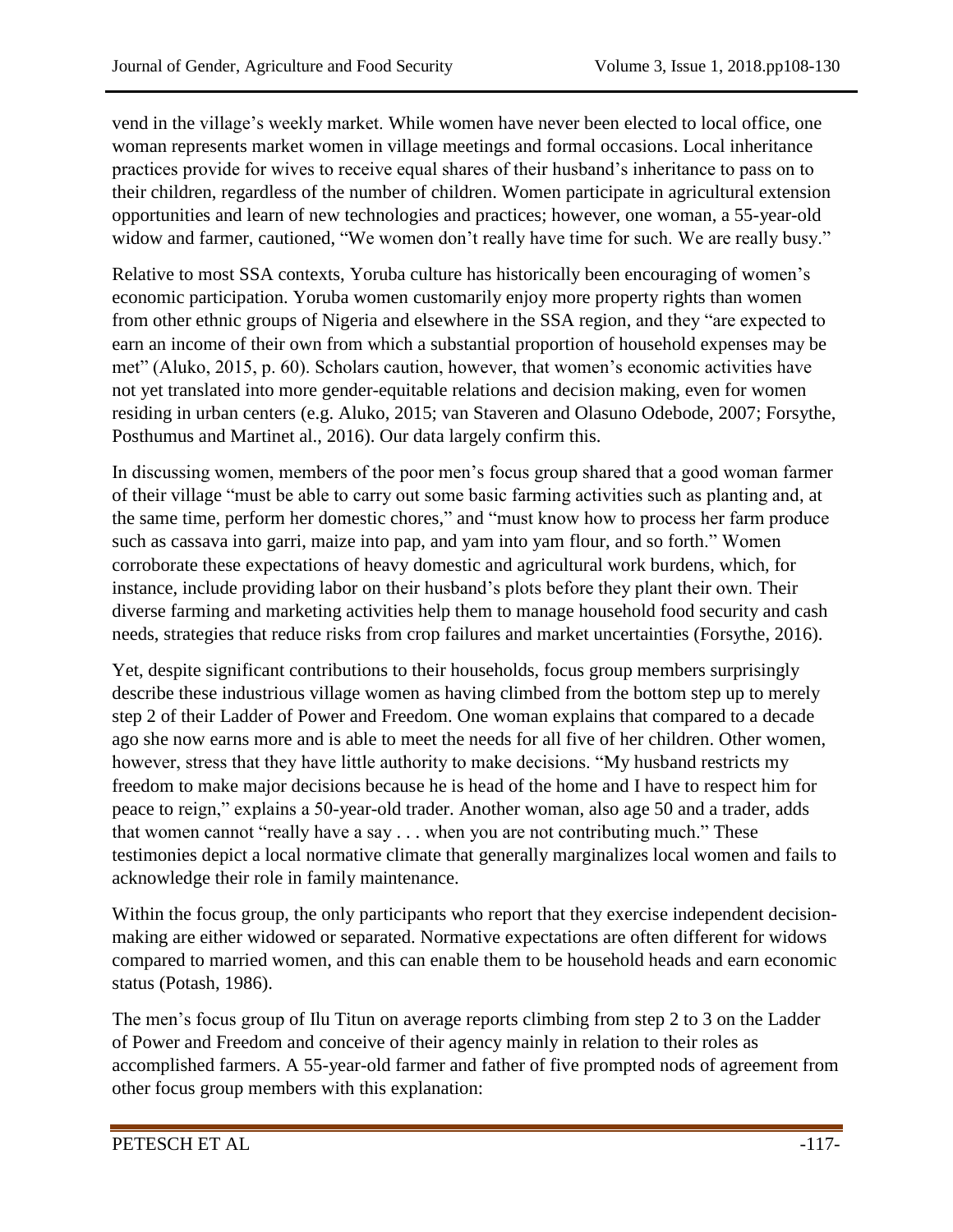*Most of us made a lot of profit from sales of our produce, and this has given us some level of freedom to do what we want.* Ko sowo, ko sagbara*, meaning there is no power without money.*

While women convey a sense of limited opportunities for their agri-businesses in the village's weekly market, men have access to trucks, which enables them to sell their produce in a market outside the village where they can fetch higher prices. "Men are meant to travel far and not women," relates the village head (male key informant) when explaining the two markets.

Indeed, the two markets provide a certain perspective on the sharp rebukes elicited by our question to the focus groups of poor women and men about their views of gender equality. One woman, a 49-year-old trader and farmer immediately retorts that they had "nothing like equality." In the men's group, the question about gender equality triggers a passionate justification for women's lower position, highlighting underlying anxieties about the fluidity of norms:

*Participant 1: Equality between men and women is a very bad thing especially in Yoruba land and particularly in this community. Women are supposed to be under men in everything. God has made men their heads, and that simply means men and women cannot be equal in any way. (45-year-old male farmer)*

*Participant 2: We believe that the women themselves know we can't be equal. They become very rude and disrespectful when they have freedom. (45-year-old male farmer)*

Together, both men bond over displaying their power over women using their belief structures, revealing how norms, including religious beliefs, define which issues can legitimately be bargained over and which fall in the arena of the uncontestable.

Certainly, Ilu Titun's fertile soils and skilled women and men farmers and traders represent significant assets; yet, the village's confining norms, remoteness, and lack of services impede women's access to and control of resources that might enable a stronger sense of agency. Given normative pressure to maintain strict gender hierarchies, such as through religion and community sanctions, the local agricultural economy is experienced very differently by the men and women of the village. In Ilu Titun strongly patriarchal gender relations continue to constrain women's benefits from their considerable economic roles.

To be sure, some gender norms are more fluid in Ilu Titun, while others are restrictive and mediate against cooperative forms of gender relations and women's decision making and resource accumulation. In the face of such complexity, the data from the Ladder of Power and Freedom provide helpful indications about men's and women's perceptions of how the normative climate is affecting their sense of opportunities and barriers. For women, the climate mostly discourages them from bettering their lives, while men's reports are more favorable as their circumstances secure their power in the gender hierarchy.

#### **Despairing Luhya men**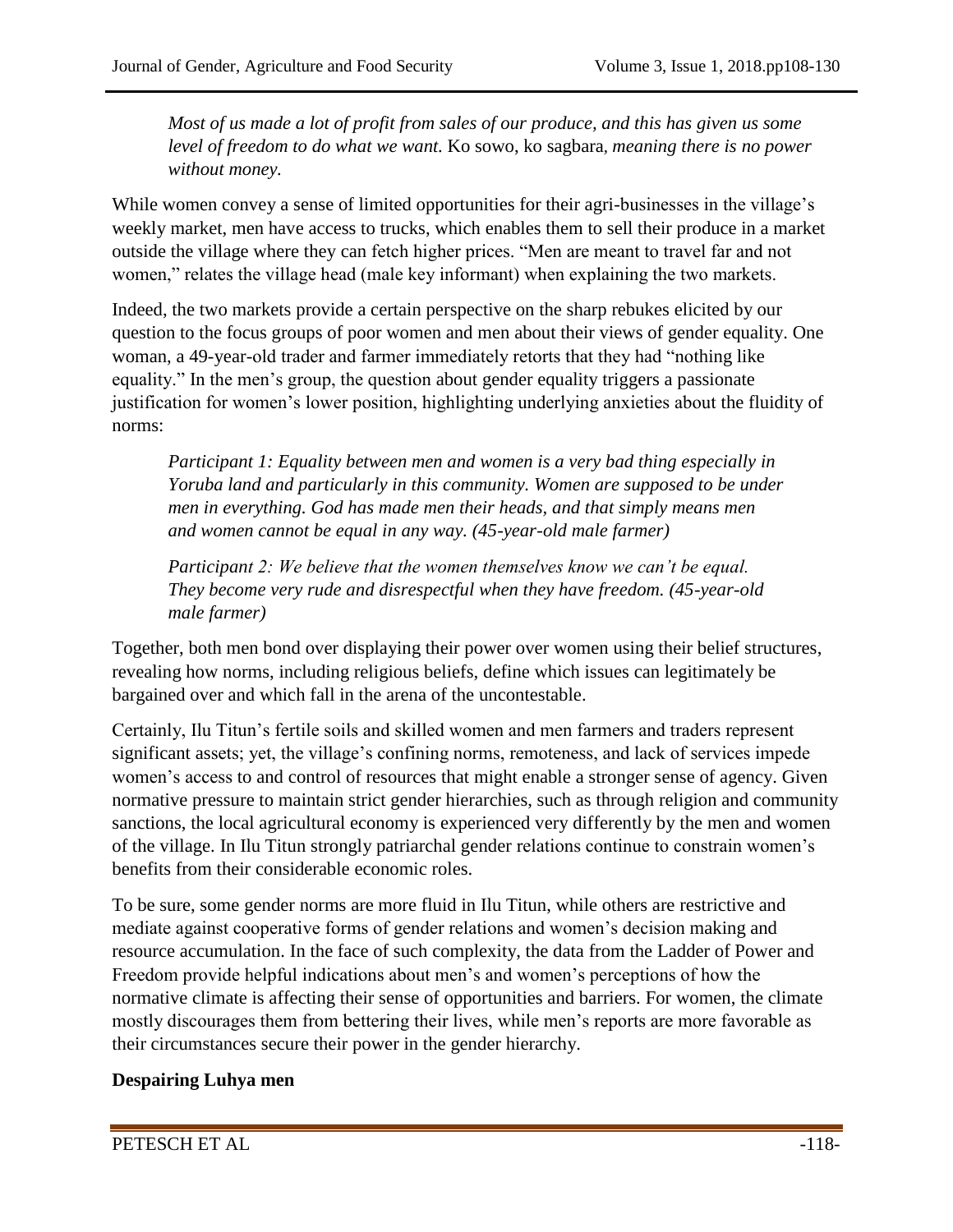Our second case, Amatuma (pseudonym) from Kenya, illustrates a difficult normative climate where the local economy is transitioning in ways that men perceive as disadvantageous to their livelihoods, and which they register as a descent on their Ladder of Power and Freedom. However, local women report rising power and freedom, and describe how they assumed new household roles and livelihood activities in order to pull their families through difficult times. These challenging community circumstances often prove deeply stressful on gender relations and exact a great toll on men, but they also drive a relaxation of gender norms for women's roles (e.g. Petesch, 2018).

With a population of 2,000, Amatuma is located in Vihiga County in western Kenya. The village is characterized as peri-urban and enjoys good road access to Kisumu, a port city. Poverty levels are relatively high, very few people reach secondary school, and there is competition for resources due to the area's dense population. Farmers mainly cultivate maize intercropped with beans under rainfed conditions. Key innovations include improved breeds for dairy and hybrid maize varieties. Most Amatuma residents belong to a Maragolis subgroup of Luhya, are Christian, and speak Luhya, Swahili, and other dialects. Polygynous practices have declined over the last decade and now nuclear households are the most common. Patrifocal practices are common, in which wives leave their birthplace to live with their husbands. Close family relations extend to wider kinship groups; and women often develop enduring relationships with their husband's family. Lineage is patrilineal, and bride price commonly practiced (Wakesho Mwagae, 2013). Many testimonies in our data speak to the emergence of new norms that are supportive of women's growing roles in their community; however, observations from Amatuma's men and women indicate the persistence of restrictive norms that prescribe men's dominance over women and their significant provisioning role. For example, a 42-year-old farmer in the men's focus group expresses aspirations for the young women of the village to be educated and "join groups and participate in development"; however, another 52-year-old farmer in the group cautions that young women also "need to understand and accept that they are number two, and not the head of the family."

Yet, women and men alike describe a local context that makes it very difficult for men to fulfill their gender-ascribed roles. For example, middle class men register a decline on their Ladder of Power and Freedom from step 3 to just below it. To explain this trend, men speak of frustrations with joblessness and decreased access to land which have undermined their potential to earn income. Urbanization, changes in inheritance practices, and an increasing population put pressure on land and decrease the size of men's agricultural plots. Study participants report a decline in parents sharing plots and providing land titles to guarantee ownership of the plots to their children. "We don't have title deeds for our small pieces of land," states a 30-year-old single male farmer in the focus group, "and we don't have a voice." Another man, a-55 year-old widower and farmer, adds that because of these conditions, "We are like squatters."

Both women and men report problems of men's alcohol abuse and infidelity, and associate these with the causes and consequences of the village's difficult economic circumstances. According to our female key informant, a community leader, an astonishing *half* of Amatuma's households are headed by women, a phenomenon she explains accordingly: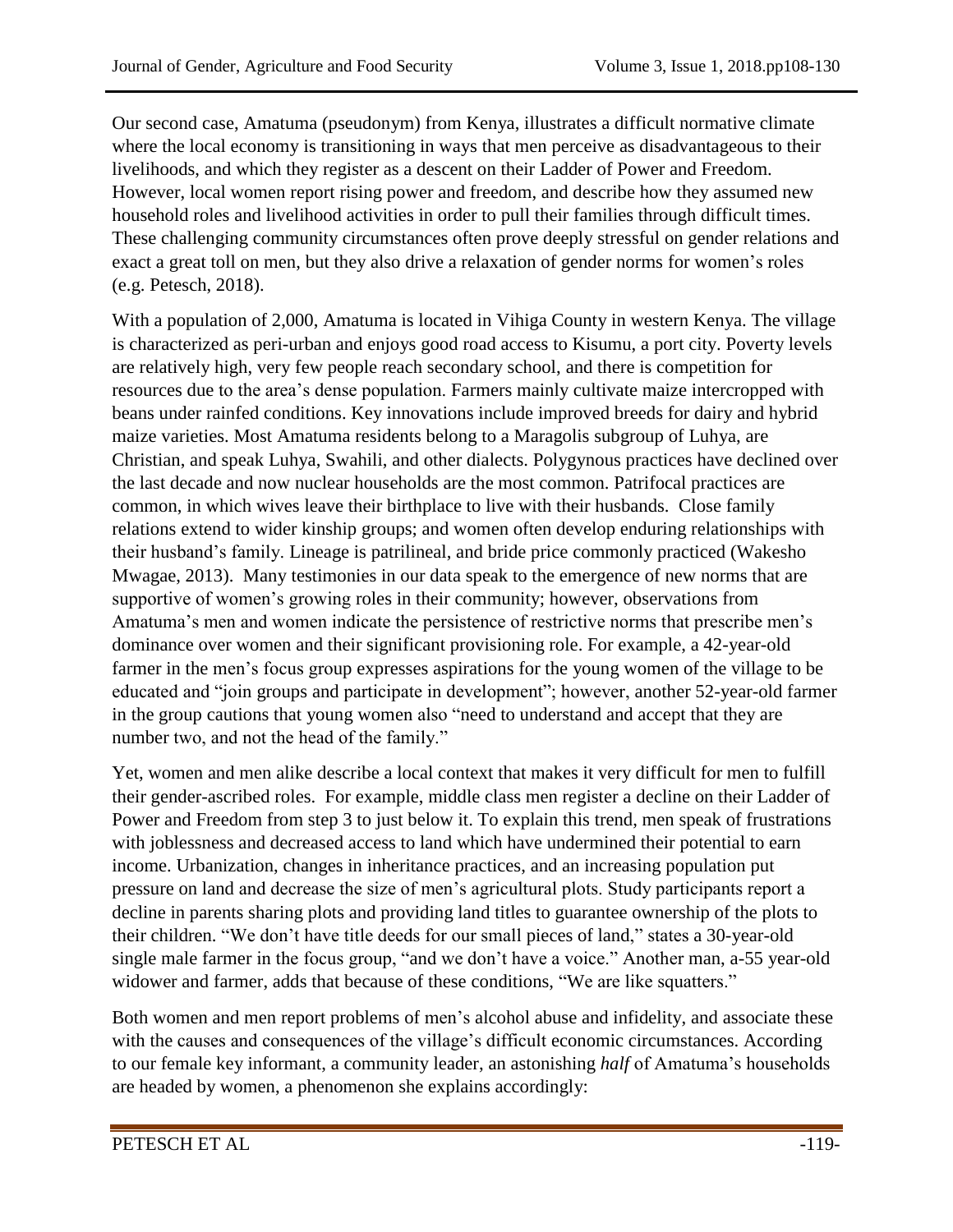*There is a crisis in this area. Men are dying at a fast rate! Women are then the heads of the home. I think it is because men have become lazy and women have practiced their skills and perfected it. Men just idle around and indulge in alcohol. A good number of families are broken, and we also have a high number of widows.*

Among several ethnic groups of western Kenya, including the Luhya and the Luo, a widow may be considered married under customary dictates and is expected to remain part of her husband's family, or she may be forced to leave and surrender claims to family assets. Women who resist this practice may face challenges that include raising children alone, landlessness and economic exploitation, social stigma, and a denial of rights to remarry men of their choice (Miruka, Nathan, and Obongo, 2015). In some cases where women sustain close relations with their extended family, for instance, widows may be able to retain resources (e.g. Gwako, 1998). Our data offer a scenario of women heading their own households and where gender norms are relaxing in ways that support their pursuit of farming opportunities. Across the wider set of cases, women who run their own household typically rank their agency high, and attribute this to their need to make decisions and provide for their family.

In contrast to the men's descent on the ladder, women perceive they have moved from step 2 up to step 3. The women—all 10 of whom report farming occupations, and eight identifying additional jobs in trading, hairdressing, and tailoring—explain that they would have climbed higher but for the many constraints they face. The women mention barriers such as land scarcity and struggles with poverty. They lament lacking the knowledge, finance, and training necessary for them to adopt "expert farming techniques" such as crop rotation and measures to combat rodents. A 45-year-old farmer in the focus group identifies inadequate support from husbands and other women in the village as additional barriers they face: "In marriage there are hindrances too, because when a woman has an idea, the man opposes them so they can't get started." Another in the group, a 46- year-old farmer and vendor of business clothes, strongly agrees that finding help is difficult and elaborates that a savings "merry-go-round [rotating credit group] . . . can only stand when other women support them."

When asked to reflect on the reasons for climbing their ladder, these women acknowledge how their lives have changed and how their family's expectations of them changed as well. "Ten years ago women were just housewives with nothing to do," states the farmer and clothing vendor. As these women shoulder heavy household work burdens, by "nothing to do" they are echoing the Yoruba women's perceptions that they were not contributing the kind of work that is deemed to have value and affords them recognition and resources. A 50-year-old farmer explains that in the past women could not progress because husbands, in-laws, and other family members "were not for the idea that a woman should work." Now, women are often identified as the "developers" in the household by men and women alike, which is a sign of their changing roles as farmers and entrepreneurs who provide for their families. Explaining the climb on the ladder, a 46-year-old farmer shares:

*Back then women were less informed, but today we attend seminars like this one so you find that [now] women even can keep cattle for milk produce, which gives them cash.*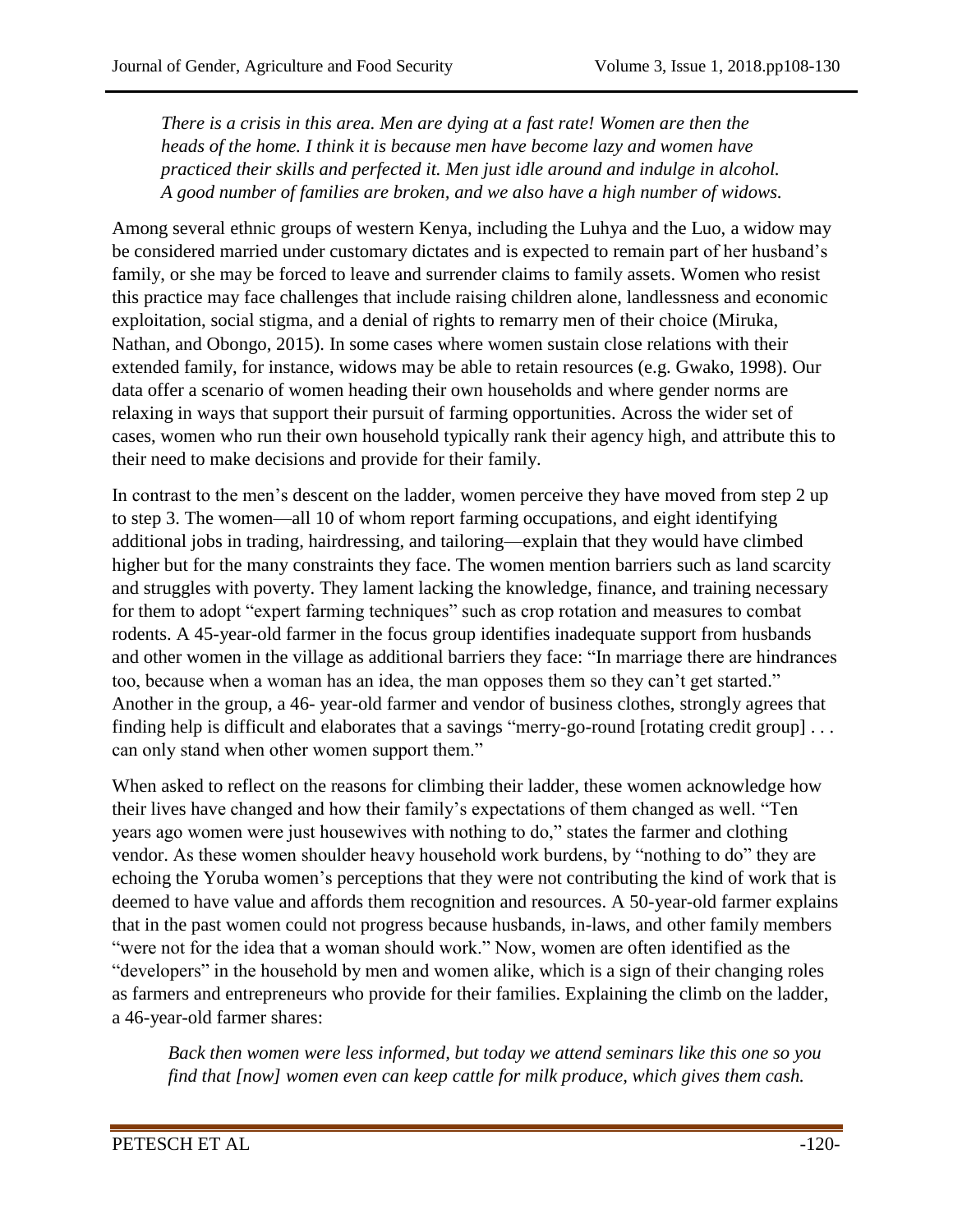Amatuma's focus groups with poor men and women largely express support for the notion of gender equality. A 46-year-old male farmer in the men's group considers equality good because both boys and girls "get the same levels of education"; similarly, a 52-year-old male farmer remarks, "Nowadays we have male and female judges in the low courts." However, a vocal minority among the men is unconvinced, with a 32-year-old male farmer suggesting that gender equality puts a man at risk for being "despised by women." Nevertheless, testimonies reveal that men continue to exert a considerable degree of authority within intra-household relations.

As indicated in their diverging ladder data on power and freedom, with men falling and women climbing, the normative climate may fuel highly gendered coping strategies, such as women becoming known as developers and playing vital roles in leading households, and men withdrawing their labor and turning to antisocial behavior, including alcoholism. Social and economic changes in this case are having profound consequences for family structure and wellbeing where men's fears and anxieties are reflected in worries about being despised by women (also see Amuyunzu-Nyamongo and Francis, 2006; Silberschmidt, 2001).

The two cases illuminate the variability in how gender norms operate to shape women's and men's lives. In Amatuma, a flowering of more equitable norms for women's economic participation is deemed to be empowering by local women. In the case of Ilu Titun, women observe limited agency despite their longer engagement with commercial farming and trading and the presence of many norms that support this. Simultaneously, testimonies from both cases reveal a persistence of patriarchal norms underpinning men's dominance and claims on resources; however, land and job scarcity in Amatuma is making for a normative climate that is more disabling than enabling for men's sense of power and freedom. In both contexts, gender relations are marked by stress and uneasy cooperation.

#### *Comparative findings on local normative climates*

In this section we draw on all 24 cases in order to present a comparative application of the concept of local normative climate. Due to limited space, we focus mainly on the Ladder of Power and Freedom rankings and discussions for this analysis. The ladder data help to reveal people's sense of agency and capacities for making decisions in their lives, as well as important gender differences in how they perceive and negotiate their local normative climate. The larger comparative perspective masks local norms, but is useful for highlighting regularities, such as the effects of life cycle transitions on both women's and men's agency, and how economic conditions are an overriding concern for men. To illuminate our comparative findings meaningfully, we draw on specific examples from our in-depth cases.

Figure 1 presents an overview of the 48 ladder summary statistics on power and freedom for two time periods across a decade to assess change. Women displayed more upward mobility than men, while men begin and end at higher positions on the ladder than women. Broadly, these patterns seemingly reflect, on the one hand, men's established dominant position in the community and the reality that they have been decision makers for generations; while the women's rankings speak to their changing roles over the past decade, changes which they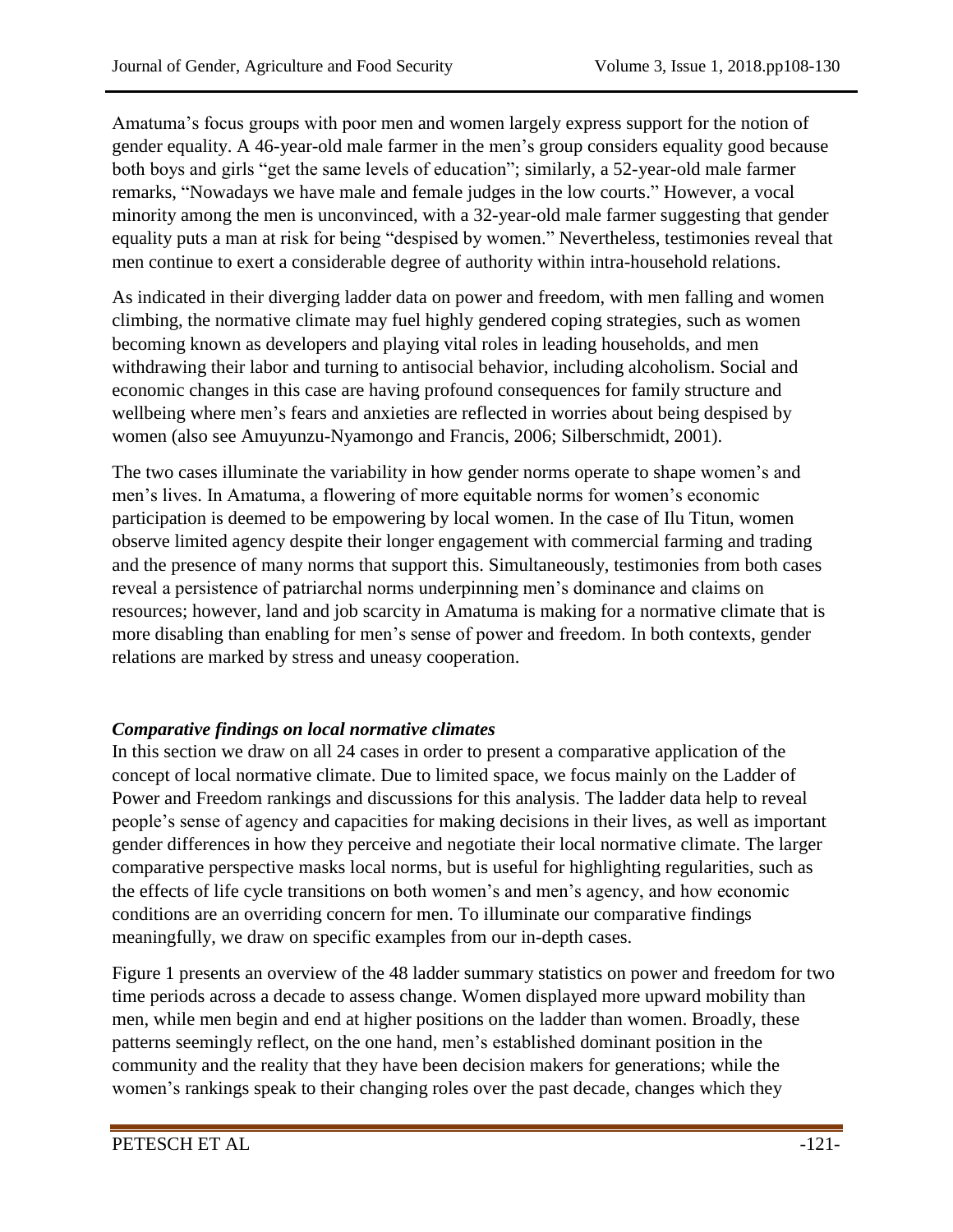

generally deem to be giving them greater power and freedom to take important decisions in their lives.

#### **Figure 1. Median rankings on five-step Ladder of Power and Freedom for the majority of men and women in the study villages. Now and 10 years ago (48 focus groups)**

These general patterns obscure variability in the ladder rankings. In half of the cases, both women's and men's ladders show some degree of upward movement, as in Ilu Titun. Seven cases reveal perceptions of static or falling power and freedom for men, while women show positive movement regarding their agency and decision making, as in Amatuma. Space prevented us from presenting one of the five cases where women express being stuck or falling on their ladder, whereas the men's ladders show climbing. Downward or static ladder trends raise red flags because they typically indicate that there are hardships affecting a substantial segment of the community. This is especially evident given that some amount of upward movement (rather than descent) is to be expected due in part to normative life cycle processes which make it common for men and women to perceive greater power and freedom over the course of a decade of their adult lives.<sup>iv</sup> **Extending the extent of the extent to the extent to which women's focus groups**<br> **Extending the extent to which women's focus groups**<br> **External Transfersion and Women in the study villages. Now and 10 years ago (48 focu** 

Across the cases, the ladder of power and freedom discourse most often centered on concerns about household relations, which include men's and women's changing positions, roles, and relations as they move through different life stages. Figure 2 highlights that women often conceive of their power and freedom, first and foremost, in relation to their husbands and to their domestic roles. When their agency ranking is high, women often attribute this to their husband's support, and when it is low they often refer to norms that require strict deference to their spouse. This is consistent with arguments that women, first, derive a strong sense of purpose in their domestic roles, and second, that men and household gender relations exercise important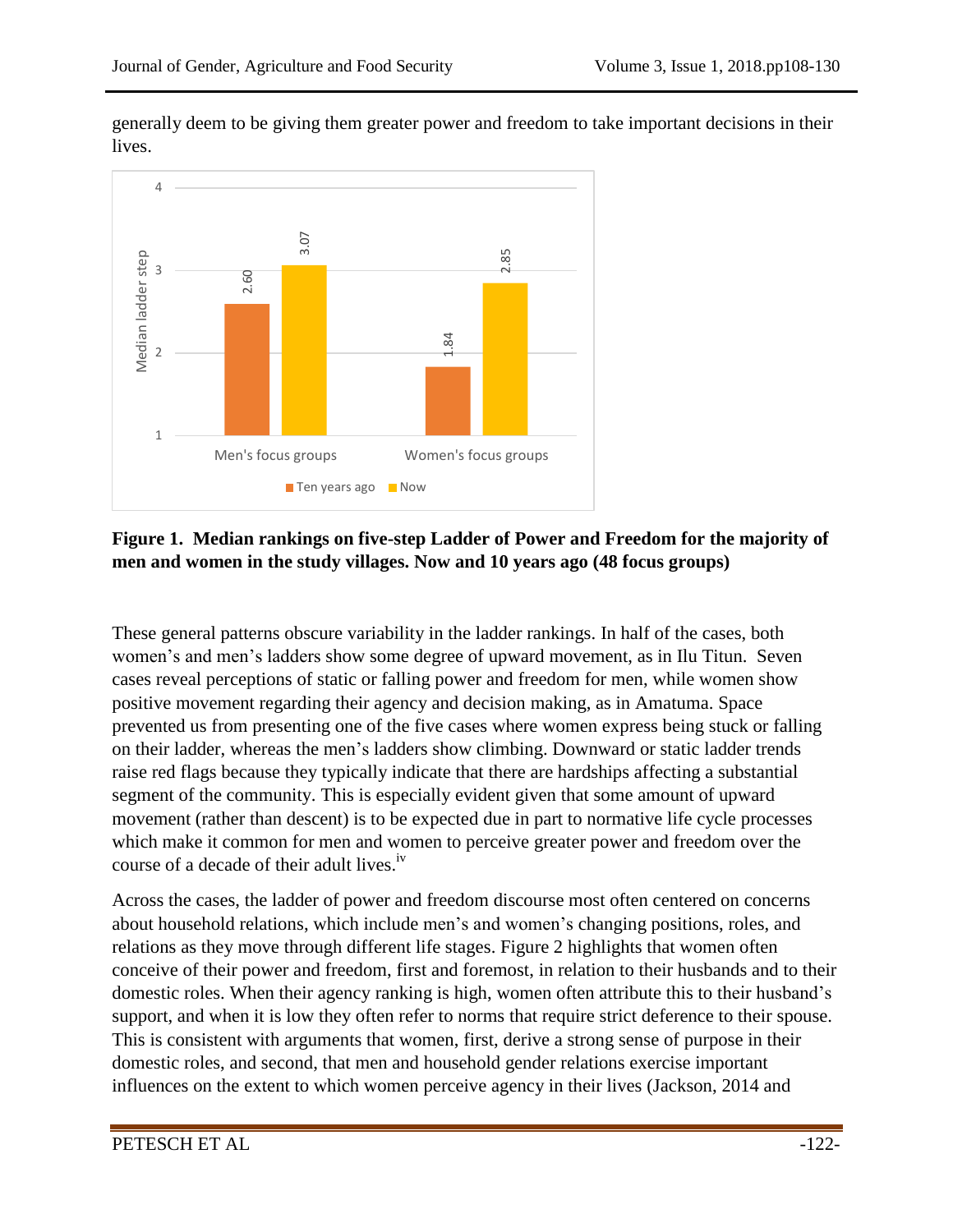

1999). Women's sense of agency in our cases also focuses on their livelihood roles, issues that we return to below.

#### **Figure 2. Common topics in the discourse about village men's and women's positions and movements on their Ladder of Power and Freedom (48 focus groups, GENNOVATE coded dataset from 24 case studies)**

The men who volunteered reasons for their ladder rankings mainly express agency in relation to their role as household heads, fathers, and successful farmers. Unlike women, men seldom mentioned their spouse in their ladder discourse. It is also notable that men proved much less talkative than women about their ladder rankings. When men do speak up, it is often about step 4, although most men register that their position is best expressed at step 3. Rather than in relation to their spouse, men typically conceive of their power and freedom in relation to other men in their family and community. Relations among men are also relations of power, and men hold one another to normative codes of masculinity in their social context; and they (quietly) signal that they are breaking norms for local men when they position themselves at the lower rungs of the ladder or perceive that they are stuck or falling.

Men's and women's explanations for ladder movements differ in ways that are highly normative. Men, for instance, often associate their empowerment with the life cycle transition of moving from living under the authority of their father (or parents) and other elders to forming their own families. Women sometimes express this key transition—from father's to husband's household as a period of limited agency or even disempowerment. In the Amatuma case, men express frustrations that include parents not providing them with agricultural land or titles, resources which define manhood for many rural men. With great regularity, men express limited or declining agency on their ladder when they have yet to assume or cannot exercise strong household authority and provide substantially for their families. We saw these dynamics not only in the case from Kenya, but also in Burundi, DR Congo, Niger, and Tanzania—i.e. cases that spanned eastern and western regions of SSA.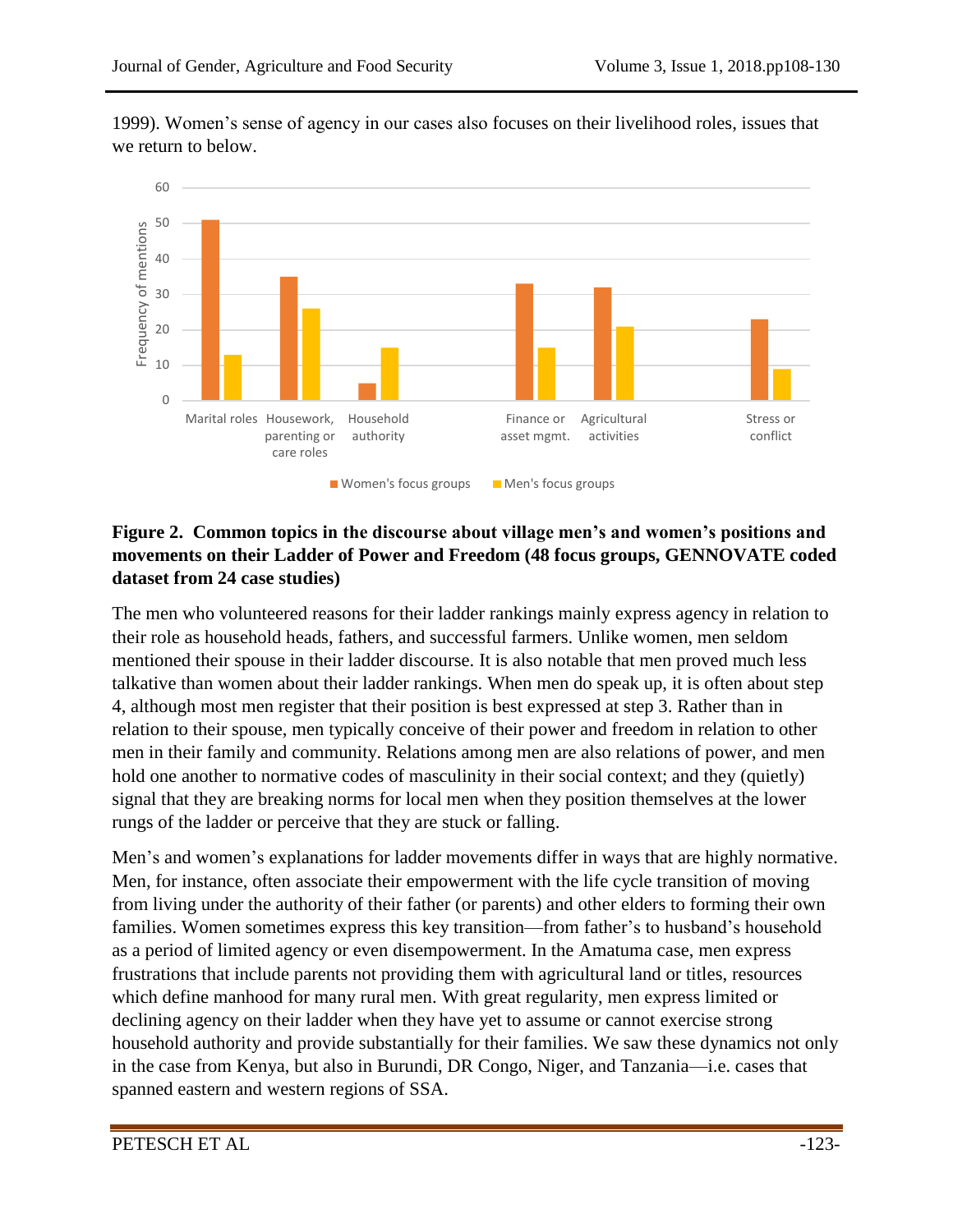By comparison, norms for women are in greater flux. Women are more likely, although not consistently*,* to express a sense of growing power and freedom. They often relate their sense of increased agency to experiencing a more harmonious or supportive relationship with their spouse, to ensuring the wellbeing of their children, and to undertaking new livelihood or savings activities which enable them to meet the food security and cash needs of the household. When women percieve their movements on the ladder as constrained to steps 1 and 2, or when they descend on the ladder, their narratives often refer to restrictive normative prescriptions regarding their submissive positions, restricted mobility and time, housework and care obligations, and scarce access to assets and income-earning outlets. "Tough men like my husband don't give me freedom to make decisions," explains a 50-year-old farmer and mother of six from Ilu Titun. Unlike men who can refer to commonly accepted norms of masculinity, women who pursue new goals for themselves and their families often must negotiate, contest, or flout different norms that restrict their freedoms.

Yet, as women persistently press on the norms that constrain their endeavors to manage their households and better their livelihoods, men strive to uphold norms that privilege their position over women and to which they perceive to be entitled, making for ongoing tensions in gender relations. Men's key gatekeeper roles in women's capacities to innovate in their agricultural livelihoods is a key message emerging from analysis of 336 semi-structured interviews in 19 countries (Badstue et al., 2018a, this special issue). Where women observe climbing and reaching above step 3, their narratives typically attest to norms that are more accomodating of their agency. Sometimes, as Amatuma reveals, women and men testify to beneficial *change* in local norms, such as the greater acceptability of women to work for pay or to learn about and innovate with new agricultural practices or marketing activities.

Unfortunately, women who describe upward climbing and a more flexible normative climate do not necessarily reside in places that provide an adequate context for a type of empowering process that fuels more gender-equitable local level institutions and greater wellbeing. The data generated by the power and freedom ladder activity offer a useful entry point for assessing the local normative climate and its role in highly variable processes of exercising agency and strengthening rural livelihoods. Where ladder rankings reach step 3 or higher, women's and men's narratives more consistently speak to a sense of effective agency, self-confidence, and gains in wellbeing than when individuals are climbing or trapped at the two bottom steps. As the ladder data is at the community level, where local women are reaching step 3, gender norms are also likely to be evolving in ways that are more supportive of their agency, but the fluidity of norms always make such assessments challenging. What we learn from the ladder exercise is that the local normative climate is highly variable, and gender norms have differing effects on men's and women's perceptions of opportunities for exercisig agency and innovating in their rural livelihoods.

# **Discussion and concluding reflections**

The conceptual approach used here reveals how a normative climate is shaped by diverse contextual influences that give rise to social processes where, for instance, local agricultural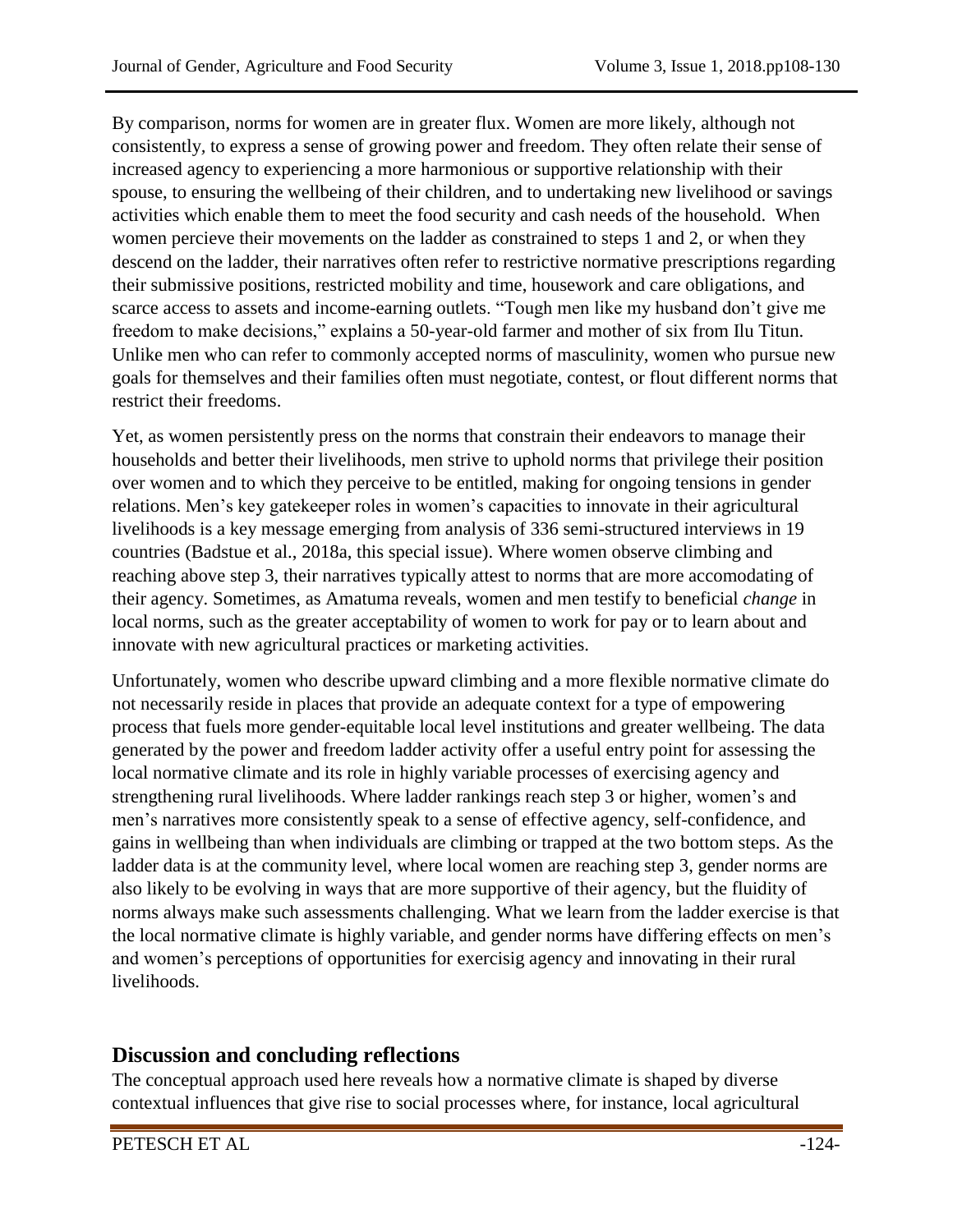opportunities are only perceived as empowering for men in Ilu Titun, and only by women in Amatuma. Comparative findings highlight how perceptions of decision-making capacities are rooted in fluid normative expectations that evolve differently for women and men as they move through their life cycle. Normative expectations and opportunities for women and men to be effective decision makers are continuously changing.

In the larger set of cases, we found extensive evidence of women expressing perceptions of empowerment, and of negotiating the confining norms that have constrained their ability to be visible and effective decision makers. But, in the face of their growing agentic capacity and many other changes in their communities, norms that establish men's dominance over women and the significance of men's provider role have been more stable. The more limited fluidity of male norms is important in helping us to understand how the unevenness of change contributes to local level social processes that take emotional tolls on women and men, fuel stress in gender relations, and impede the normative changes that would enable faster transitions to gender equality.

Our data also make evident that the fluidity of norms contributes to heterogeneity in the processes affecting women's and men's perceptions of their agency. Based on extant literature on the variability of women's agricultural labor and landholdings, we expected to find more restrictive norms in the western SSA cases, and that this would dampen women's ladder ratings and give rise to substantively different narrative discourses about how their capacities for exercising decisions, including in their livelihoods, have changed over time. However, we found instead some evidence of more restrictive norms in the West, but a regional analytic framework did not provide a meaningful fit for some of our cases. In Ilu Titun, for instance, local norms enabled women to be very mobile, employ new seed technologies, and engage in agri-processing and vending, while some contexts in the West constrained women's livelihood activities.

We thus concluded that a notion of "local normative climate" would provide a useful conceptual approach because it helps to convey the diversity of interactions between norms and agency as revealed in our data. Importantly, the concept shifts attention away from focusing on women and their roles and influence in specific domains and decisions of their lives, as is common in many measures of empowerment, to focus instead on the fluid set of norms that weigh on both gender roles and relations. This enabled us to explore how different norms hold tight, relax, or change in the same context, and to be attentive to the variability of these processes on the ground. We could also reveal tensions, contradictions, and opportunities that arise from the fluidity of norms, such as expectations that women should only participate in the local market while men can access the distant one, or that women can sometimes become known as the developers of their community.

Significantly, as the Amatuma example shows, men's agency is deeply conditioned by local economic conditions. A local normative climate that contributes to emasculating men and their sense of hope contributes to processes that fuel greater rural economic inequality. These processes also make women's counter-stereotypical emotional grit and developmental drive all the more important—as the Amatuma women are finding greater room to maneuver and diversify their livelihoods in these same challenging economic conditions. These dynamics put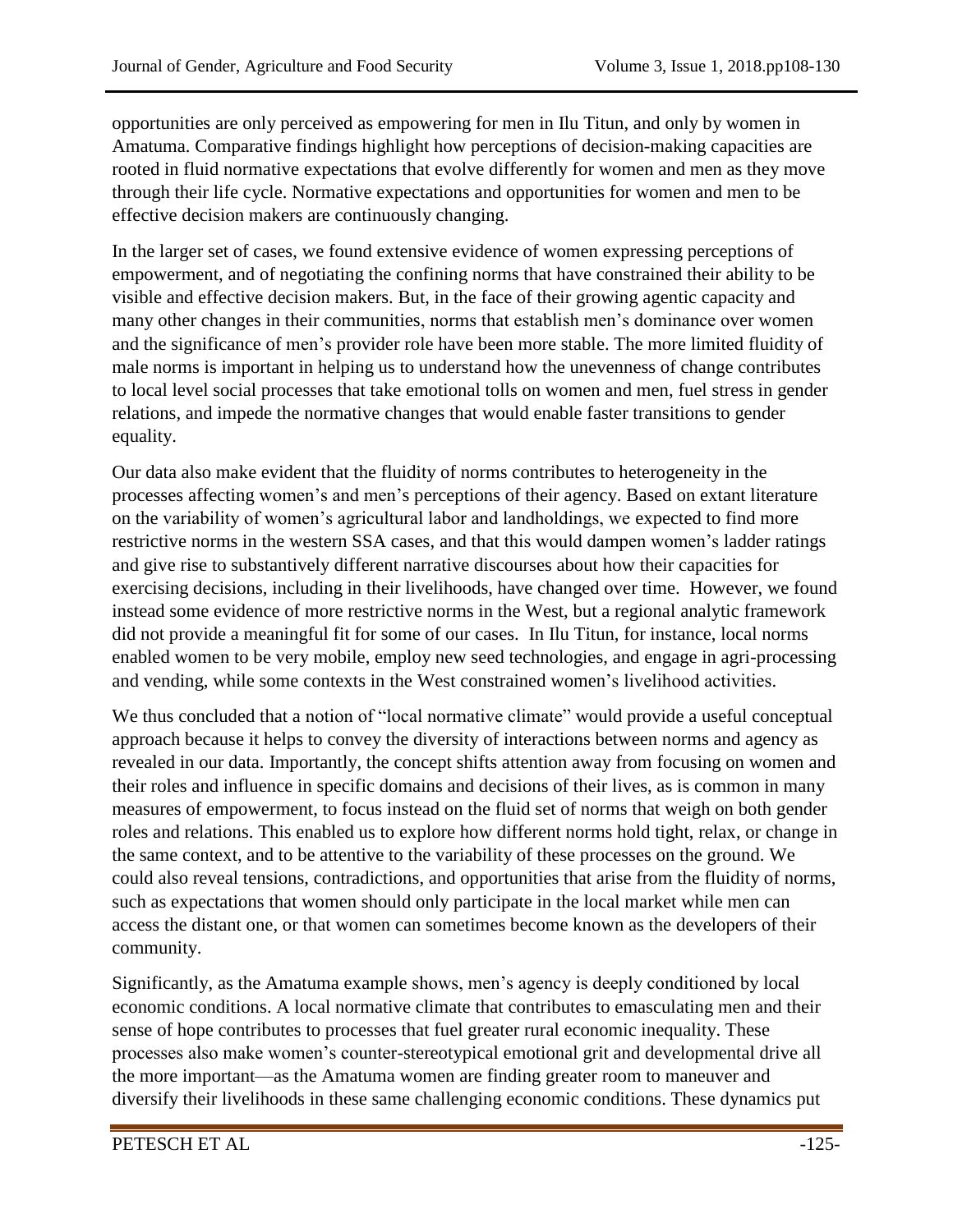the burden on women to assume greater economic responsibility on top of their many other gender-ascribed responsibilities to maintain the family.

Exploring men's and women's ladder testimonies offers insights into the relational properties of community-level gender norms that contribute to the persistence of gender inequalities. In Ilu Titun, men aggressively held one another to account as their community's leaders. Rather than classifying communities based on the restrictiveness of specific norms or levels of agency, notions of inclusion and exclusion appear more appropriate. An inclusive climate refers to contexts where *both* men and women are encouraged or supported to undertake important decisions in their lives and to climb up to step 3 or higher on their ladders. By contrast, an excluding normative climate describes more typical cases where *either* men or women perceive their local context to limit their capacities to shape consequential areas of their lives. They register this as a lower step or a descent on the ladder.

The ladder method provided a valuable tool for applying the concept of local normative climate. The notion of a ladder offers study participants a simple and yet flexible construct for expressing their capacities to be decision makers, and how they perceive these capacities to be changing. The four ladder questions and ranking activities are relatively easy to incorporate into other instruments and, with training, to use in focus groups or semi-structured interviews. The narrative and numerical evidence generated then provides for some contextualized and comparative analysis of normative influences on agency.

Findings from the paper suggest varied opportunities for the concept of local normative climate, ladder method, and our collaboration with villagers to inspire and inform other research and development initiatives that aim to strengthen local people's capacities to remove barriers to their agricultural livelihoods. The concept draws attention to whether a context is encouraging *both* women and men to be visible and empowered decision makers, and highlights the fluid and relational ways in which gender norms and agency interact on the ground.

# **Acknowledgments**

This paper was developed with generous support of the Bill & Melinda Gates Foundation. The CGIAR Gender & Agricultural Research Network, the World Bank, the government of Mexico, and the CGIAR Research Programs on Maize and Wheat contributed to the GENNOVATE methodology design and analysis phases. While too numerous to name, we are deeply indebted to the many study participants, field team members, and other researchers who contributed to and supported GENNOVATE. A special thank you also goes to our two anonymous reviewers who provided valuable feedback.

## **References**

Alkire, S., Meinzen-Dick, R., Peterman, A., Quisumbing, A.R., Seymour, G. and Vaz. A. (2013) ['The Women's Empowerment in Agriculture Index'](http://www.sciencedirect.com/science/article/pii/S0305750X13001629), *World Development*, 52, pp. 71-91.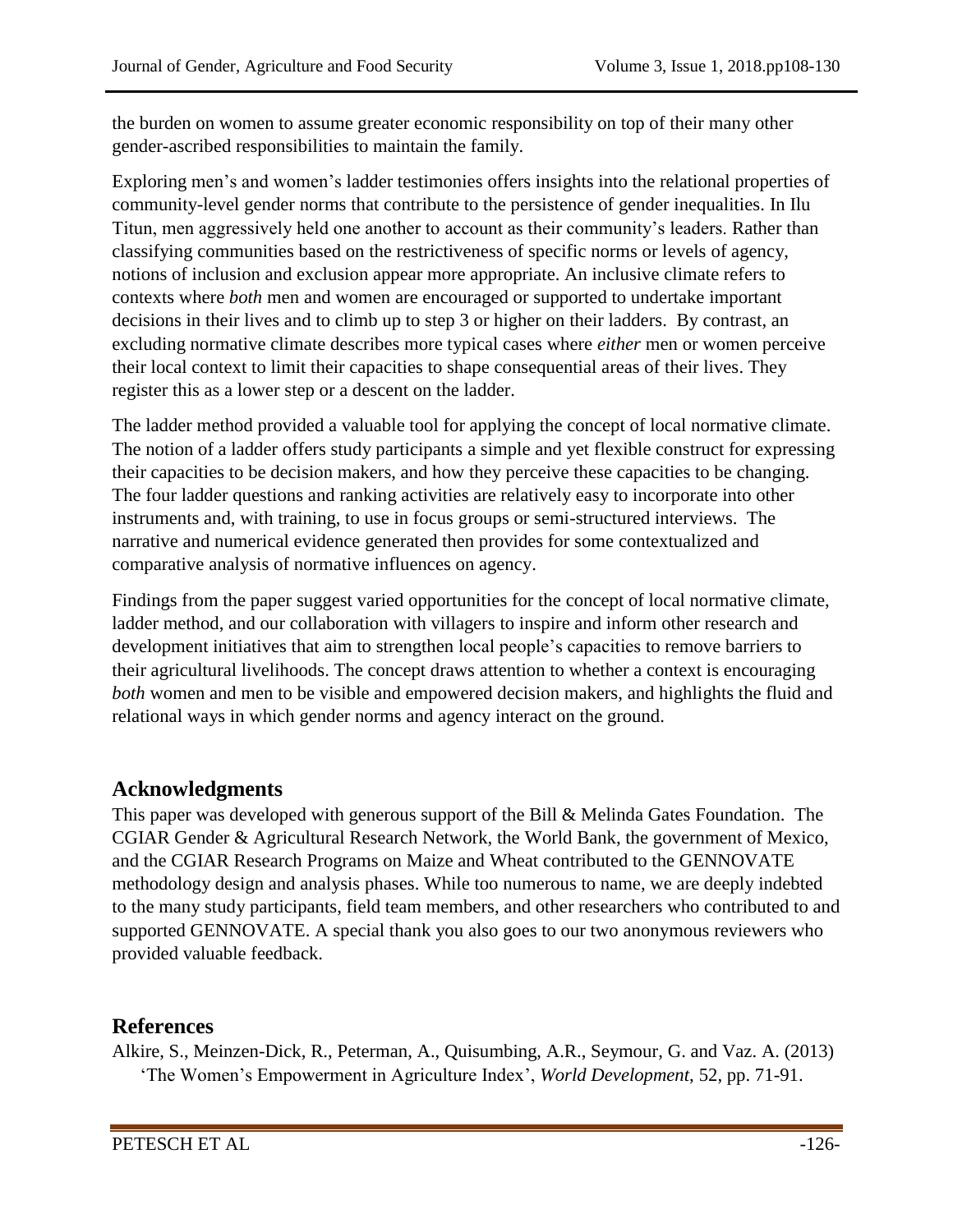- Aluko, Y. A. (2015) 'Patriarchy and Property Rights among Yoruba Women in Nigeria', *Feminist Economics,* 21(3), pp. 56-81.
- Amuyunzu-Nyamongo, M. and Francis, P. (2006) 'Collapsing livelihoods and the Crisis of Masculinity in Rural Kenya', in Bannon, I. and Correia, M.C. (eds.) *The Other Half of Gender: Men's Issues in Development*. Washington, DC: World Bank, pp. 219-244.
- Badstue, L. B., Petesch, P., Feldman, S., Prain, G., Elias, M., and Kantor, P. (2018) 'Qualitative, Comparative and Collaborative Research at Large Scale: The GENNOVATE Conceptual Approach', *Journal of Gender, Agriculture and Food Security,* 3(1), pp. 1-27*.*
- Badstue, L., Lopez, D. E., Umantseva, A., Williams, G., Elias, M., Farnworth, C. R., Rietveld, A., Njuguna-Mungai, E., Luis, J., Najjar, D. and Kandiwa, V. (2018a) 'What drives capacity to innovate? Insights from women and men small-scale farmers in Africa, Asia, and Latin America', *Gender, Food Security and Agriculture.*
- Barker, G. and Ricardo, C. (2005) 'Young men and the construction of masculinity in Sub-Saharan Africa: implications for HIV/AIDS, conflict, and violence'. Social development papers; no. CPR 26. Conflict prevention and reconstruction series. Washington, DC: World Bank.
- Batliwala, S. (1993) *Empowerment of Women in South Asia: Concepts and Practices*. Asian-South Pacific Bureau of Adult Education, Mumbai.
- Bicchieri, C. (2006) *The Grammar of Society*. Cambridge, U.K: Cambridge University Press.
- Boserup, E. (1970). *Woman's role in economic development*. London: George Allen & Unwin.
- Campos, F. and Gassier, M. (2018) Gender and Enterprise Development in Sub-Saharan Africa: A Review of Constraints and Effective Interventions. Policy Research Working Paper 8239 World Bank.
- Christiaensen, L. (2017) 'Agriculture in Africa Telling myths from facts: A synthesis', *Food Policy*, 67, pp. 1-11.
- Cislaghi, B., Manji, K. and Heise, L. (2018) 'Social Norms and Gender-related Harmful Practices', Learning Report 2: Theory in support of better practice. Learning Group on Social Norms and Gender-related Harmful Practices, London School of Hygiene & Tropical Medicine.
- Cornwall, A. (2016) 'Women's Empowerment: What Works? *Journal of International Development,* 28, pp. 342-359.
- Doss, C.R. (1999) *Twenty-five years of research on women farmers in Africa: Lessons and implications for agricultural institutions; with an annotated bibliography*. 1999. CIMMYT Economics Program paper No. 99-02. Mexico D.F.
- Doss, C. R., Quisumbing, A.R. and van den Bold, M. (2015) 'Gender Inequalities in Ownership and Control of Land in Africa: Myth and Reality', *Agricultural Economics*, 46, pp. 1-32.
- Evans, A. (2016) 'The Decline of the Male Breadwinner and Persistence of the Female Carer: Exposure, Interests, and Micro-Macro Interactions', *Annals of the American Association of Geographers*, 106(5), pp. 1135-1151.
- Evans, A. (2017). Cities as catalysts of social change? Reflections from Zambia. Working Paper. London: King's College London.
- Freele, E. (2011). '"Garden growers" grievances: An Exploration of Mandikan gender relations in post-colonial agrarian Gambian communities', *Undercurrent Journal*, 8(1): 17-23.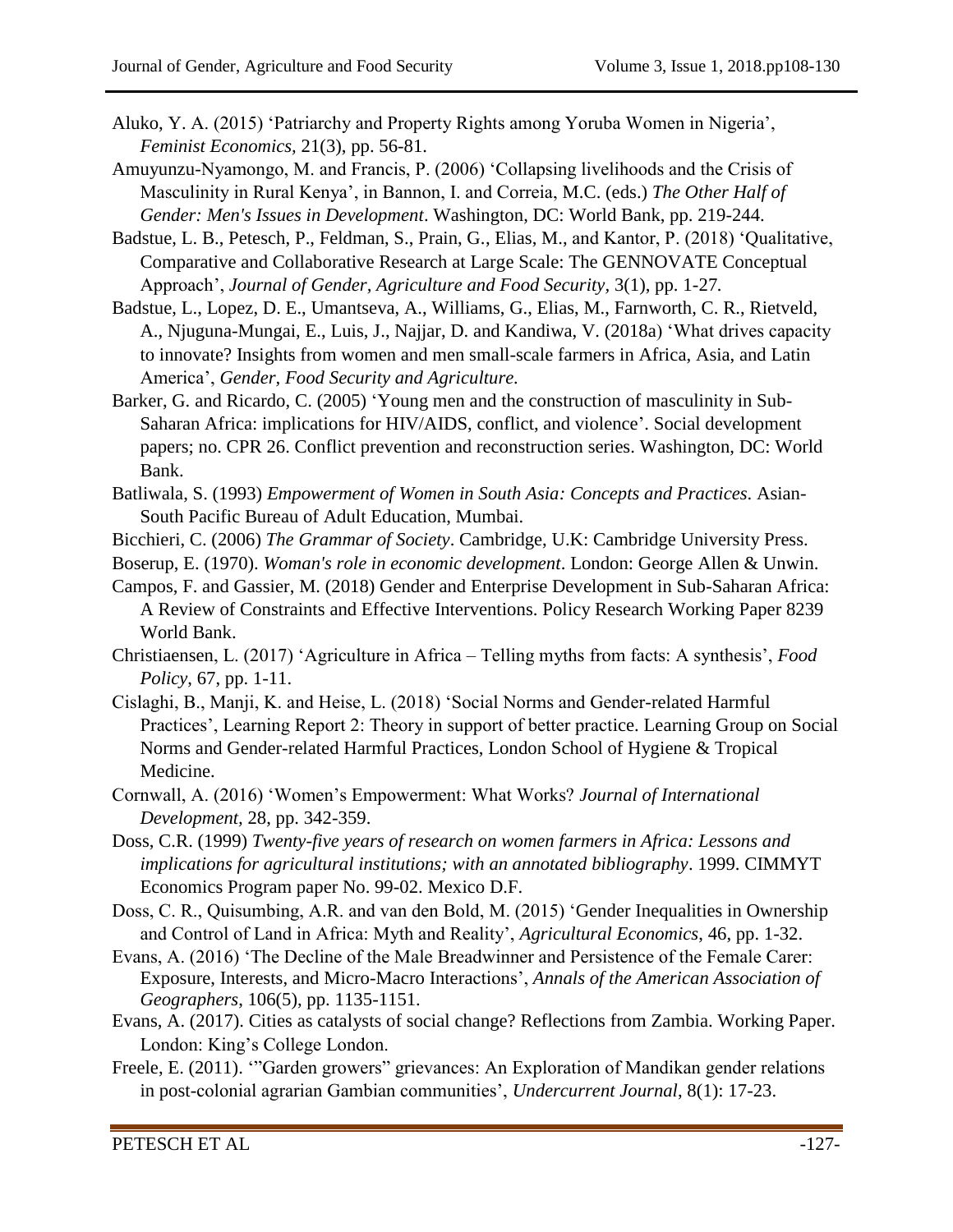- Forsythe, L., Posthumus, H. and Martin, A. (2016) 'A crop of one's own? Women's experiences of cassava commercialization in Nigeria and Malawi', *Journal of Gender, Agriculture and Food Security*, (1)2, pp. 110-128.
- Gammage, S., Kabeer, N. and van der Meulen Rodgers, Y. (2016.) 'Voice and Agency: Where Are We Now?', *Feminist Economics*, 22(1), pp.1-29.
- Gelfand, M.J., Harrington, J.R. and Jackson, J.C. (2017) 'The Strength of Social Norms across Human Groups', *Perspectives in Psychological Science,* 12(5), pp. 800-809.
- Gwako, E. (1998) 'Widow Inheritance among the Maragoli of Western Kenya', *Journal of Anthropological Research,* 54, pp. 173-198.
- Halai N. 2007. 'Making use of bilingual interview data: some experiences from the field'. *The Qualitative Report*, 12(3): 344–355.
- Jackson, C. (1998) 'Women and Poverty or Gender and Well-Being?', *Journal of International Affairs*, 52(1), pp. 67-81.
- Jackson, C. (1999a). 'Men's work, masculinities and gender divisions of labor', *The Journal of Development Studies*, 36(1), pp. 89-108.
- Jackson, C. (2002) 'Disciplining Gender', *World Development*, 30(3), pp. 497-509.
- Jackson, C. (2014) 'Modernity and Matrifocality: The Feminization of Kinship?' *Development and Change*. 46(1) pp. 1-24.
- Kabeer, N. (1999) 'Resources, Agency, Achievements: Reflections on the Measurement of Women's Empowerment', *Development and Change,* 30, pp. 435–64.
- Kabeer, N (2001) 'Reflections on the Measurement of Women's Empowerment', in *Discussing Women's Empowerment-Theory and Practice*. Sida Studies No. 3. Stockholm: Swedish International Development Cooperation Agency, pp. 17-57.
- Kandiyoti, D. (1988) 'Bargaining with Patriarchy', *Gender and Society*, 2(3), pp. 274-290.
- Kimmel, M. S. (2000) *The Gendered Society*. New York: Oxford University Press.
- Kristjanson, P., Bryan, E., Bernier, Q., Twyman, J., Meinzen-Dick, R., Kieran, C., Ringler, C., Jost, C. and Doss, C. (2017) 'Addressing gender in agricultural research for development in the face of a changing climate: where are we and where should we be going?', *International Journal of Agricultural Sustainabilit*y, pp. 482-500
- Mackie, G., Moneti, F., Shakya, H. and Denny, E. (2015). *What are social norms? How are they measured*? New York: UNICEF and UCSD.
- Malhotra, A. and Schuler, S. R. (2005) 'Women's Empowerment as a Variable in International Development', in Narayan, D. (ed.) *Measuring Empowerment: Cross-Disciplinary Perspectives*. Washington, DC: World Bank, pp. 71-88.
- Malhotra, A., Schuler, S. R. and Boender, C. (2002) *Measuring Women's Empowerment as a Variable in International Development.* Washington, DC: Gender and Development Group and Social Development Group, World Bank.
- Mason, K. O. and Smith, H. J. (2003) *Women's Empowerment and Social Context: Results from Five Asian Countries.* Washington, DC: Gender and Development Group, World Bank.
- Miles, M. B., Huberman, A. M. and Saldaña, J. (2014) *Qualitative Data Analysis: A Methods Sourcebook*. Los Angeles, CA: Sage Publications.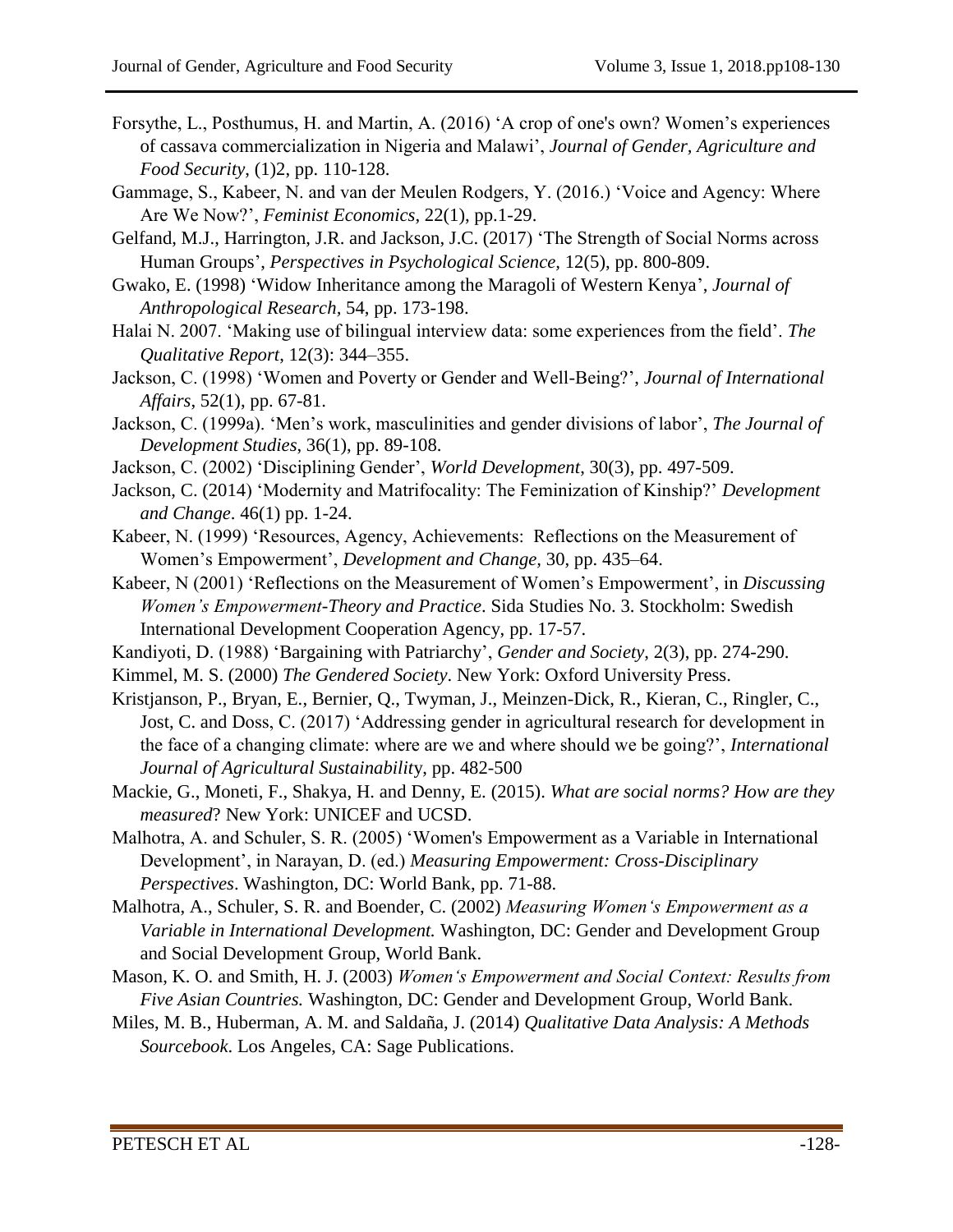- Miruka, P., Nathan, J. and Obongo, J. (2015) 'The Cultural View of the Luo People of Western (Kenya) on Widow Care and the Biblical Approach', *Sociology and Anthropology*, 3(4), pp. 240-250.
- Milazzo, A. and van de Walle, D. (2015) *Women left behind? Poverty and headship in Africa.* Policy Research Working Paper 7331. Washington, DC: World Bank.
- Muñoz Boudet, A. M., Petesch, P. and Turk, C. with Thumala, A. (2013) *On Norms and Agency: Conversations on Gender with Men and Women in 20 Countries. Directions in Development.* Washington, DC: World Bank.
- Narayan, D. (ed.) (2005) *Measuring Empowerment: Cross-Disciplinary Perspectives*. Washington, DC: World Bank Group.
- Pearse, R. and Connell, R. W. (2016) 'Gender norms and the economy: insights from social research', *Feminist Economics*, 22(1), pp. 30-53.
- Peterman, A., Quisumbing A., Behrman, J. and Nkonya, E. (2011) 'Understanding the Complexities Surrounding Gender Differences in Agricultural Productivity in Nigeria and Uganda', *Journal of Development Studies*, 47(10), pp. 1482-1509.
- Petesch, P., Badstue, L., Williams, G., Farnworth, C. and Umantseva, A. (2017) *Gender and innovation processes in maize-based systems*. GENNOVATE report to the CGIAR Research Program on Maize. GENNOVATE Research Paper. Mexico, D.F.: CIMMYT.
- Petesch, P. (2018) 'Agency and Gender Norms in War Economies.' In Aolain, F., Cahn, N., Haynes, D.F. and Valji, N. (Eds)*. The Oxford Handbook of Gender and Conflict.* New York: Oxford University Press.
- Petesch, P., Badstue, L., Camfield, L., Feldman, S., Prain, G. and P. Kantor. (2018) 'Qualitative, Comparative and Collaborative Research at Large Scale: The GENNOVATE Field Methodology', *Journal of Gender, Agriculture and Food Security,* (3)1, pp. 28-53.
- Petesch, P., Badstue, L., and Prain, G. (2018) *Gender norms, agency, and innovation in agriculture and natural resource management: The GENNOVATE methodology*. Mexico, D. F.: CIMMYT.
- Potash, B. (1986) *Widows in African societies: choices and constraints*. Stanford, California: Stanford University Press.
- Portes, A. (2006) 'Institutions and development: A conceptual re-analysis', *Population and Development Review*, 32 (2), pp. 233-262.
- Ridgeway, C. L. (1997) 'Interaction and the Conservation of Gender Inequality: Considering Employment', *American Sociological Review*, 62(2), pp. 218-235.
- Ridgeway, C. L. (2009) 'Framed before We Know It: How Gender Shapes Social Relations', *Gender & Society,* 23(2), pp. 145-160.
- Scott, J. C. (1985) *Weapons of the Weak: Everyday Forms of Resistance*. New Haven, CT: Yale University Press.
- Sen, A. K. (1999) *Development as Freedom*. New York: Alfred A. Knopf.
- Sewell, Jr., W. H. (1999) 'The Concept(s) of Culture', in Bonnell, V.E. and Hunt, L. (eds.) *Beyond the Cultural Turn: New Directions in the Study of Culture and Society*. Berkeley and Los Angeles: University of California Press, pp. 35-61.
- Seymour, G. and Peterman A. (2017) *Understanding the Measurement of Women's Autonomy: Illustrations from Bangladesh and Ghana.* IFPRI Discussion Paper 01656. Washington, DC.